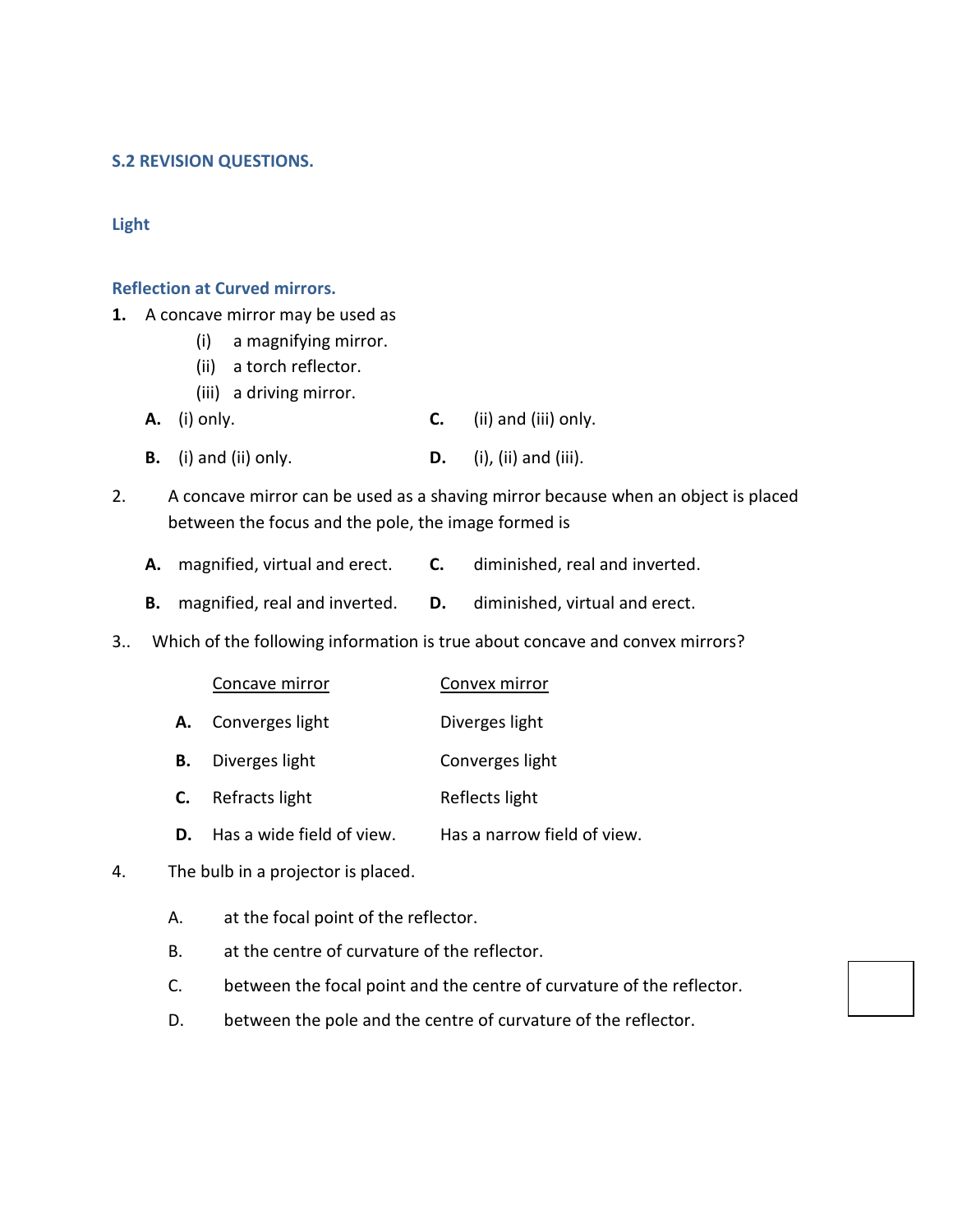- 5. An object is placed between the focal point and the centre of curvature of a concave mirror. Which of the following fully describes the image formed?
	- A. Real, inverted, magnified
	- B. Virtual, erect, magnified
	- C. Real, inverted, diminished
	- D. Real, erect, diminished.
- 6. A converging mirror produces a virtual, magnified and erect image when
	- A. The object is between the pole and the principal focus
	- B. The object is between the principal focus and the centre of curvature
	- C. The object is beyond the centre of curvature
	- D. The object is at infinity

## **Essay questions.**

- 1. An object 3cm high is placed at right angles to the principle axis of a concave mirror of focal length 7.5cm. if the object is 30cm from the pole of the mirror, using a scale diagram, obtain the position and size of the image formed.
- 2. (i) By use of ray diagram, explain how a parabolic mirror is used as a solar concentrator.
	- (ii) State any two applications of parabolic mirrors.
- 3. (a) Define the following terms as applied to a concave mirror;
	- (i) Linear magnification
	- (ii) Centre of curvature of a concave mirror
	- (iii) principal focus
	- (b) State **two** uses of a concave and **two** of convex mirrors.
- 4. Describe an experiment to determine the focal length of a concave mirror using an illuminated object.
- (5) A concave mirror of focal length 15 cm forms a real image 6 cm high at a distance of 60 cm from the mirror. By graphical construction, find;
	- (i) The position of the object.
	- (ii) The height of the object.
		- (iii) magnification of image.
- (6) An object placed at a certain distance in front of a diverging mirror of radius of curvature 20cm forms an image 30cm away from the mirror. By scale drawing, determine the position of the object from the mirror.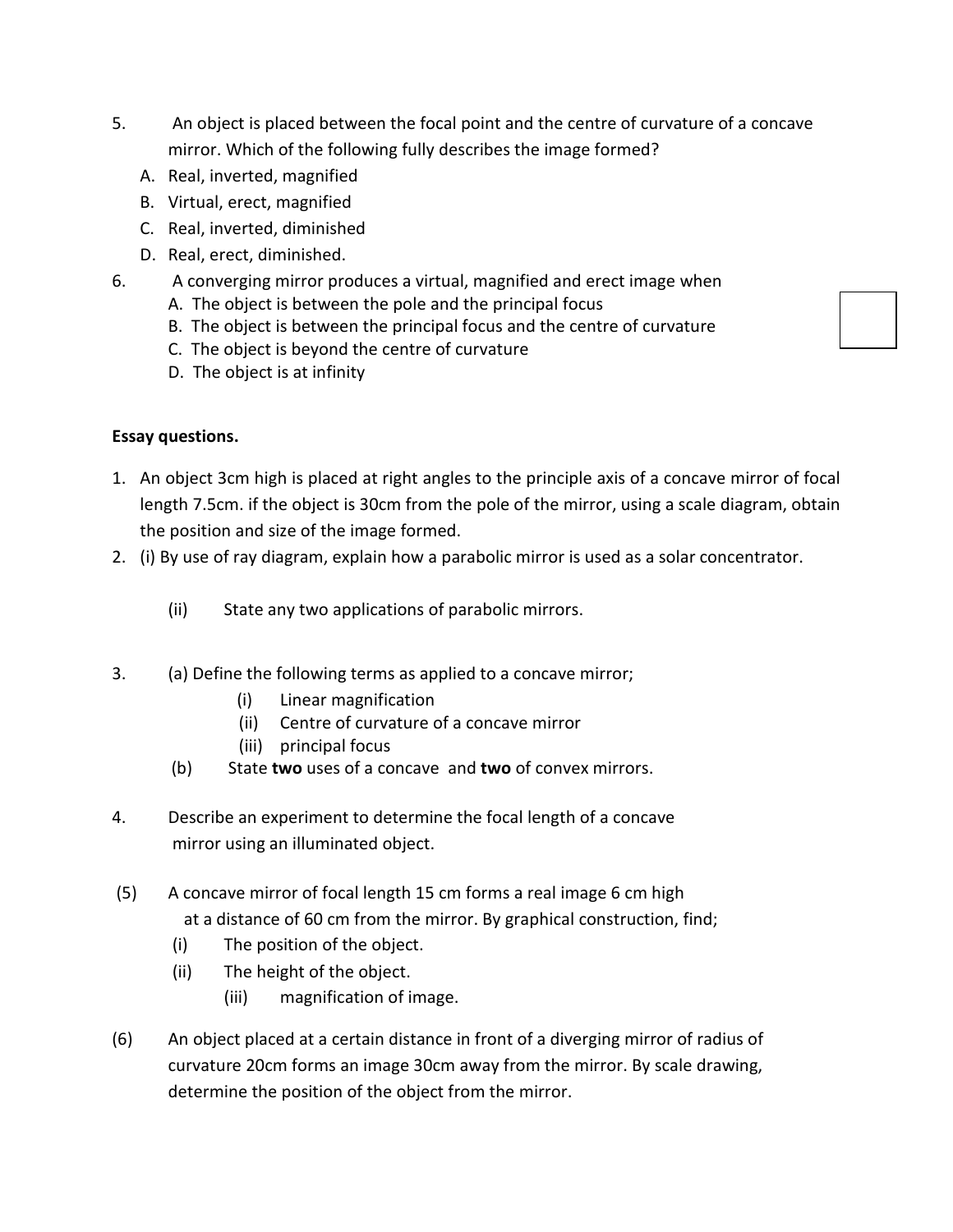# **Magnets**

## 1. Which of the following statements is not true about magnets?

- A. Magnetic poles cannot be separated.
- **B.** A paramagnetic material is a material from which strong magnet can be made.
- **C.** The neutral point in a magnetic field is a point where there is no force experienced.
- **D.** Heating a magnet can reduce its magnetism .

P Q

The figure above shows magnetic field lines between two magnetic poles. The poles marked P, Q, X and Y are respectively; For eneutral point in a magnetic field is a point where there is a<br>
experienced.<br> **D.** Heating a magnet can reduce its magnetism .<br>  $\begin{array}{r} \n\begin{array}{ccc}\n\mathbf{P} & \mathbf{Q} \\
\hline\n\end{array}\n\end{array}\n\qquad\n\begin{array}{r}\n\mathbf{X} & \mathbf{Y} \\
\hline\n\end{array}\n\end{array}$ P  $Q$ <br>
The figure above shows magnetic field lines between tv<br>
marked P, Q, X and Y are respectively;<br>
A. north, south, south and north<br>
B. south, north, north and south<br>
C. north, north, south and north<br>
D. south, south,

A. north, south, south and north

2.

- B. south, north, north and south
- C. north, north, south and north
- D. south, south, north and south
- 3. Which of the following statements are correct?
	- (i) The particles of magnetic materials are tiny magnets.
	- (i) The particles of magnetic materials are tiny magnets.<br>(ii) The particles in unmagnetised iron arrange themselves in closed chains.
	- (iii) The particles in a magnet are arranged in open chains with N pole of one particle against the S pole of its neighbouring particle.
	-
	- (iv) Groups of atoms form a magnetic domain.<br>(i), (ii) and (iii)only. (ii) and (iv) only. **A.** (i), (ii) and (iii)only.
	- **B.** (i), (iii) and (iv) only. **D.** (iv) only.
	- 4. Which of the following shows a piece of material in a magnetized condition?

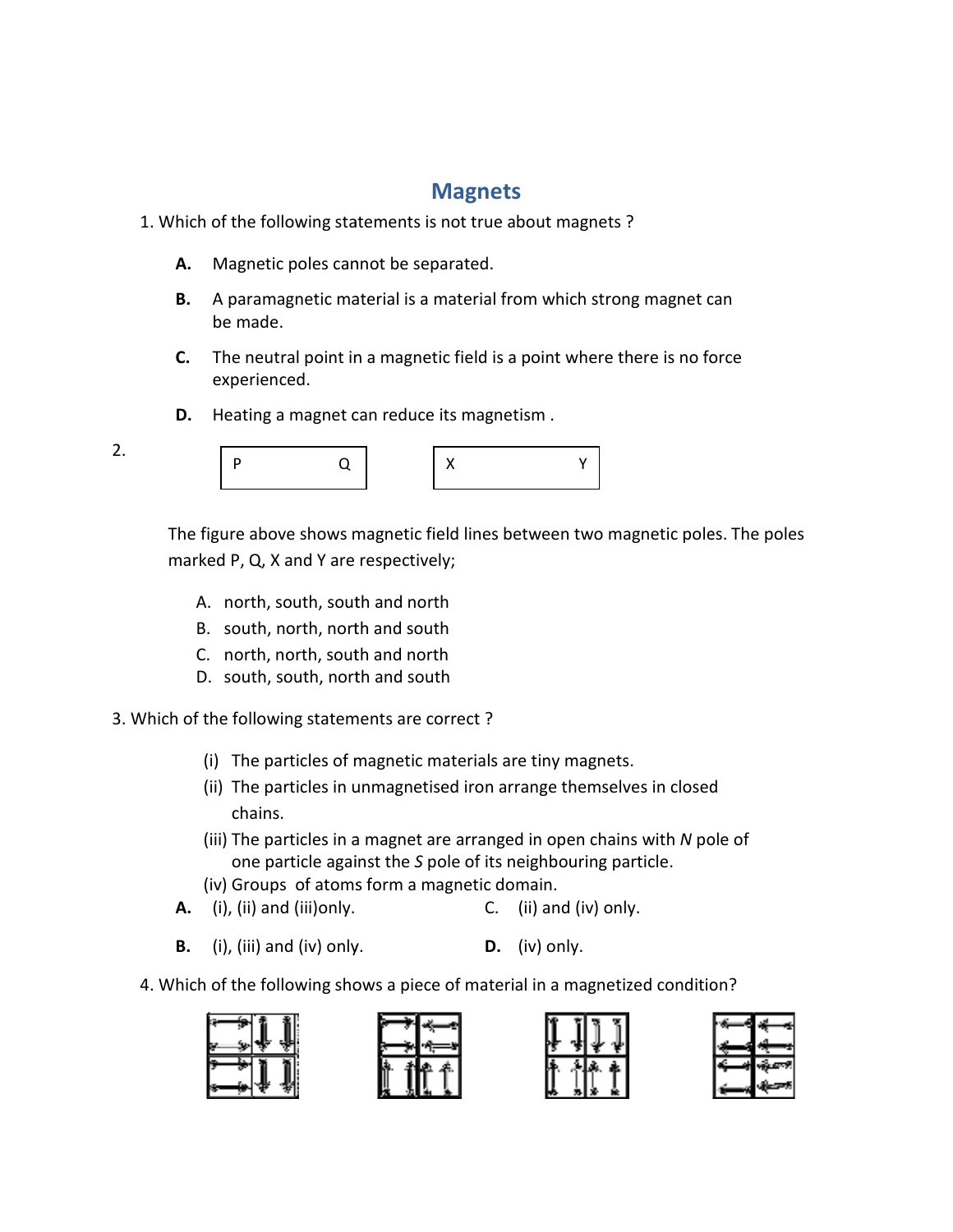#### **A. B. C. D.**

- 5. A magnetic material can be magnetized by<br>
(i) stroking with a permanent magn<br>
(ii) using a direct current.
	- (i) stroking with a permanent magnet.
	- (ii) using a direct current.
	- (iii) by induction.
	- **A.** (i) only. **C.** (ii) and (iii) only.
	- **B.** (i) and (ii) only. **D.** (i), (ii) and (iii).
- 6. Which of the following statements are true about magnets?
	- **1.** Magnets always have opposite polarities **2.** A magnets always have opposite **2. 2. A magnet can be used as a compass 4.** Magnets attract all metals.
- **3.** Repulsion is the only sure test a magnet.
	-
	- **A.** *1, 2, 3 are correct*
	- **B.** *1, 3 only are correct 1, 3 only are*
	- **C.** *2 only are correct*
	- **D.** *4 only are correct.*
- 7..Figure 2 shows the superposition of the earth's magnetic field due to a magnet.



Identify points marked 1, 2, 3 and 4.

| А. | South pole    | North pole    | Neutral point | Neutral point |
|----|---------------|---------------|---------------|---------------|
| В. | North pole    | South pole    | Neutral point | Neutral point |
| C. | Neutral point | Neutral point | North pole    | South pole    |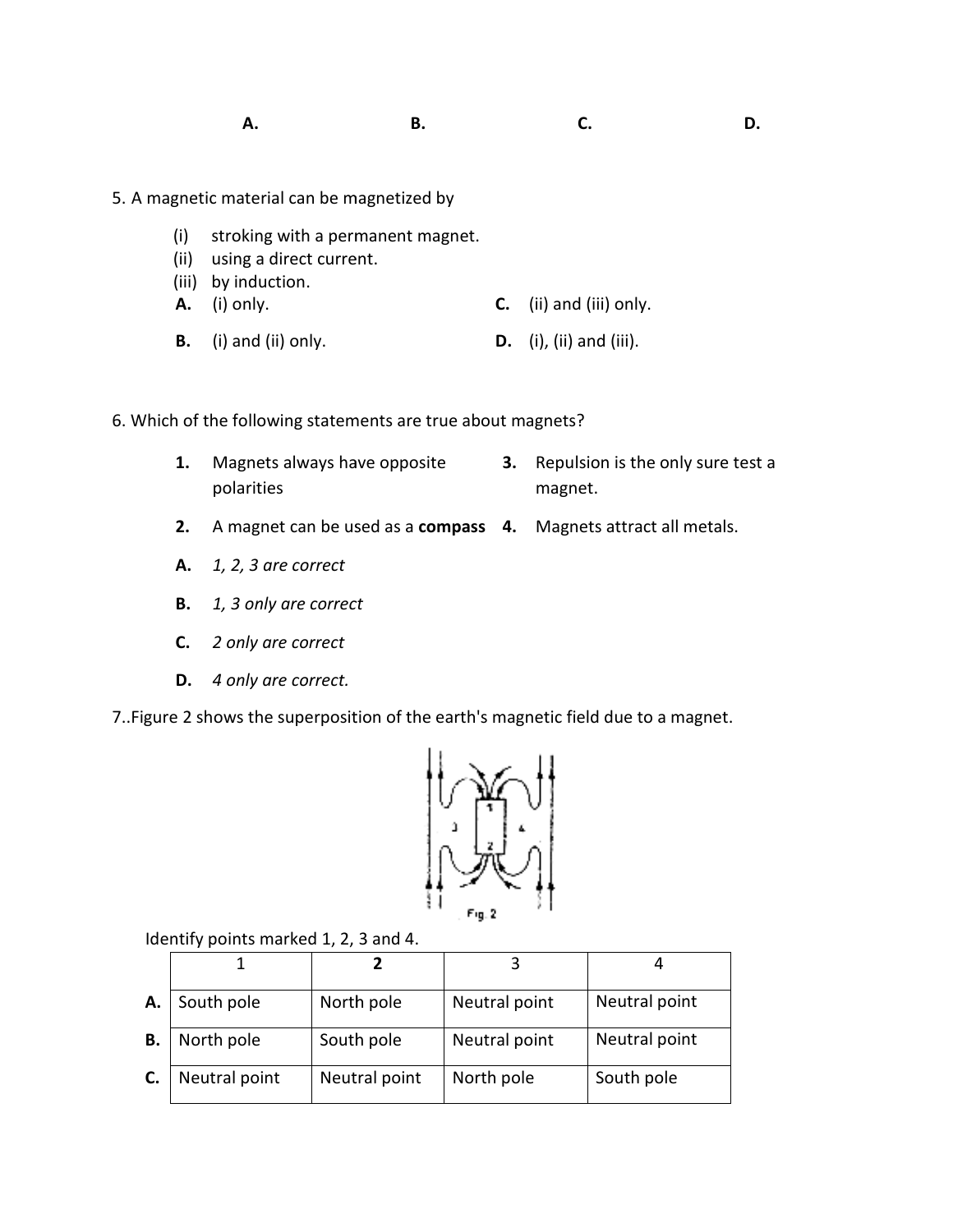| <b>D.</b> Neutral point | Neutral point South pole | North pole |
|-------------------------|--------------------------|------------|
|                         |                          |            |

8. Permanent magnets are made from

- A. diamagnetic materials **C.** paramagnetic materials.
- B. ferromagnetic materials **D.** dielectric materials.
- 9. Which of the following statements is/are true a**bout** molecular theory of magnetism?
	- **1.** Breaking a magnet into two results to the formation of twomagnets.
	- **2.** Heating and rough treatment destroys magnetism.
	- **3.** The poles of a magnet are of equal strength.
	- **4.** The lines of force travel from a north pole towards a south pole.
	- A. 1, 2, 3 only are correct. **C** 2, 4 only are correct.
	- B. 1, 3 only are correct. **D** 4 only is correct.
- 10. Which of the following is not a vector quantity
	- A. Magnetic flux
	- B. Momentum
	- C. Pressure
	- D. Weight
- 11. The diagrams show different arrangements of two strong magnets. Which pair of magnets V will pull each other.



12.Which of the following statements is correct about soft ferromagnetic materials

(i) they don't lose their magnetism easily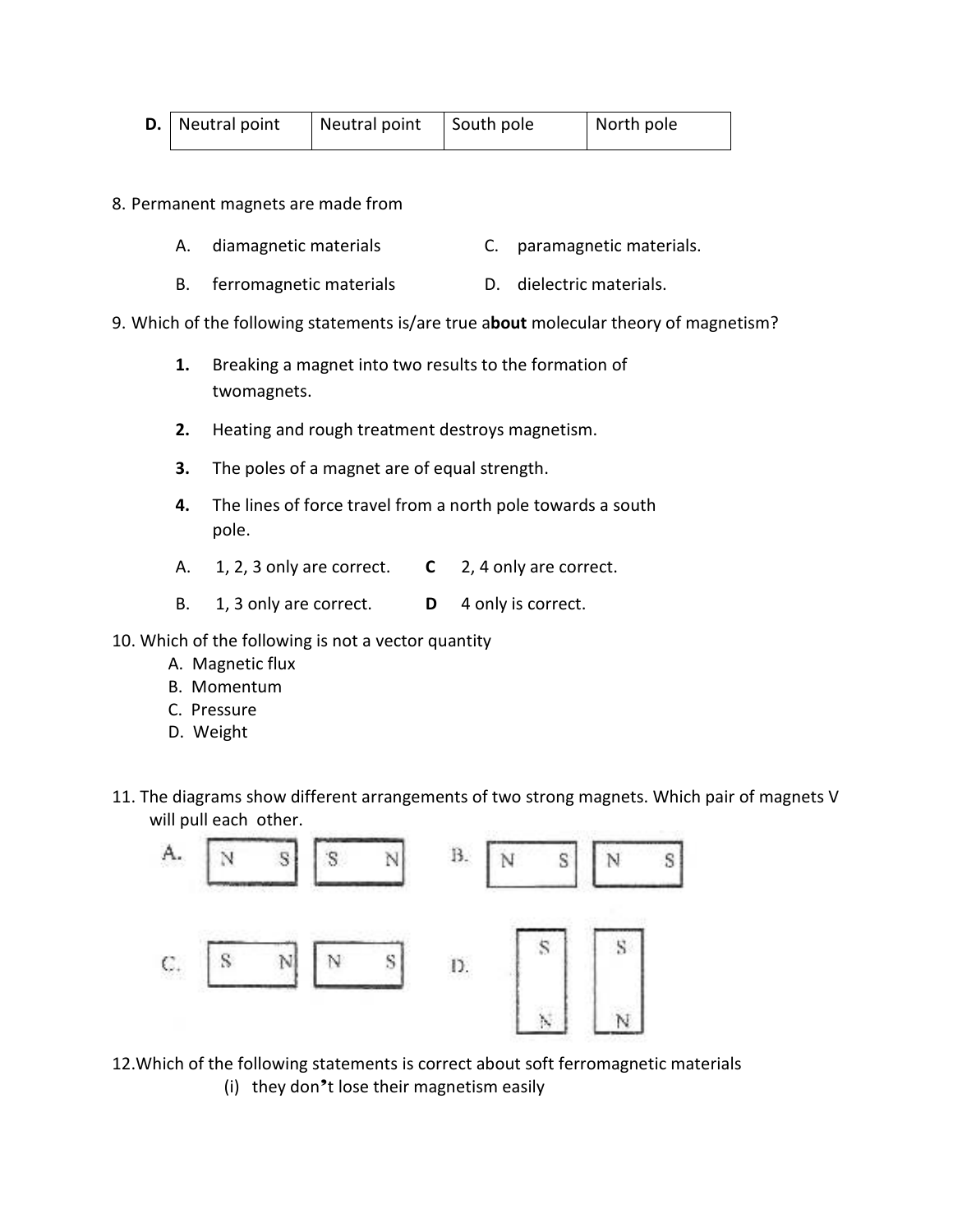(ii) they are easily and strongly magnetized

(iii) they are used to make permanent magnets

A. (i) and (ii) only B. (ii) and (iii) only

C. (ii) only D. (iii) only

13. To test whether a piece of metal is a magnet or not, one would see if it

- A. attracts steel and iron fillings.
- B. attracts a magnet.
- C. repels a known magnet.
- D . repels a metal bar.

14. The earth behaves as if it contains a short but a powerful bar magnet with;

- A. it's north pole in the southern hemisphere.
- B. it's north pole in the northern hemisphere.
- C. it's north pole in east  $-$  west direction.
- D. no poles.

15.Which one of the following diagrams represents the magnetic field pattern when two small magnets are placed close together?





16.Which one of the following substances would be strongly attracted by a magnet?

- A. Aluminium B. Magnesium
- C. Copper D. Nickel
- 17. Which of the following is not a property of magnetic field lines?

A. They start from North Pole to South Pole.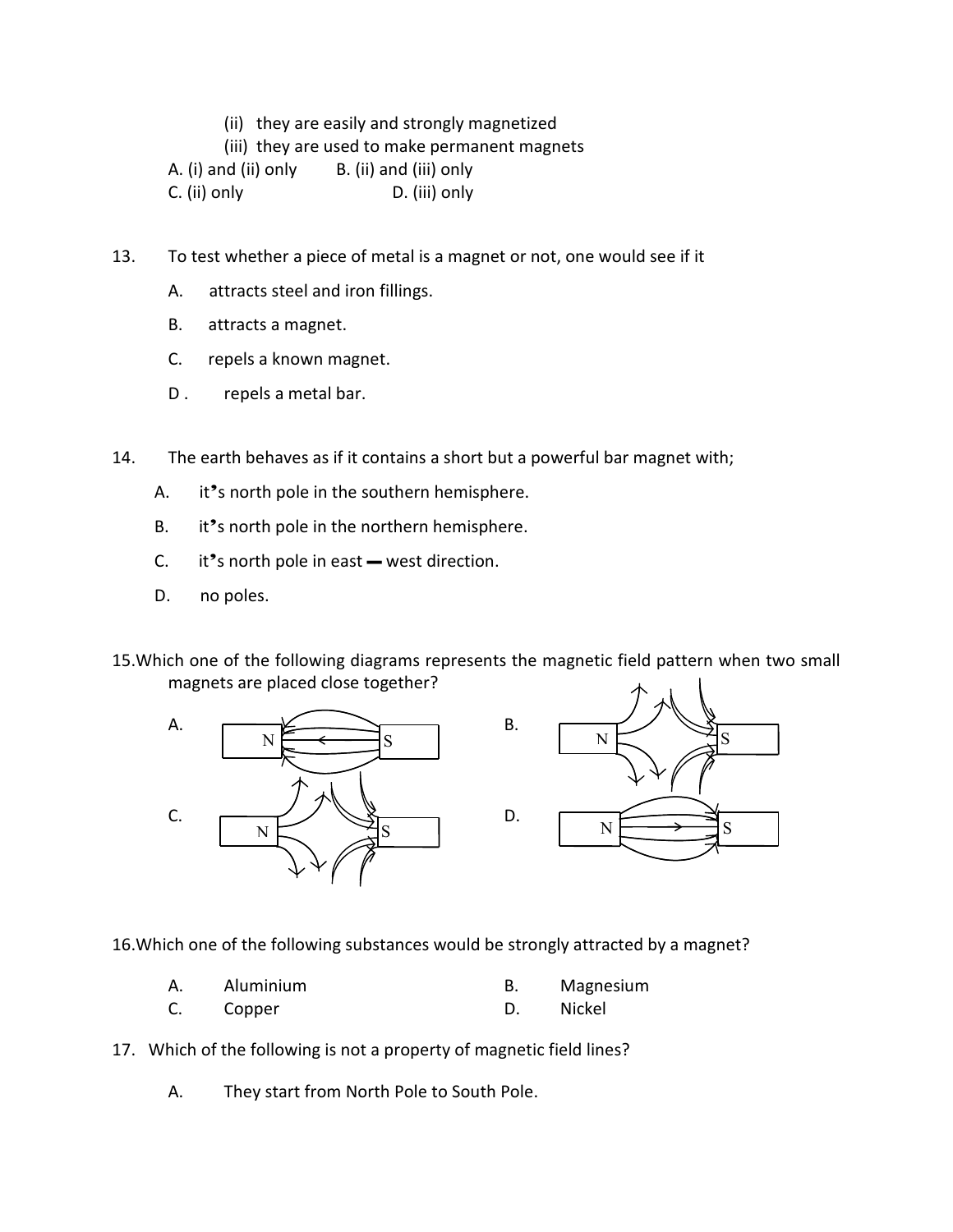- B. They don't cross each other.
- C. They start from South Pole to North Pole.
- D. They attract each other if they are of opposite poles.
- 18. Soft magnetic materials are materials which;
	- A. Can be magnified easily.
	- B. Can retain their magnetism for a long time
	- C. Can break easily
	- D. Cannot be attracted by a magnet.

## **ESSAY**

- 1. Define the terms*;*
	- *(i) magnetic saturation*
	- *(ii) magnetic field*
	- *(iii) neutral point*
- 2. (a) Define **magnetic induction**.
	- (b) Draw a diagram to show how a steal bar can be magnetized by single stroke method.
- 3. (a) Explain in terms of the domain theory how a steel bar gets magnetised by stroking.
	- (b) Describe how a magnet is demagnetized by electrical method. *(*
- 4. What is meant by the following;
	- (i) Hard magnetic material.
	- (ii) Soft magnetic material
- 5. (a) Explain how a piece of iron can be magnetised by the single touch method. Illustrate your answer with a diagram.
	- (b) How can you determine the polarity of a magnet?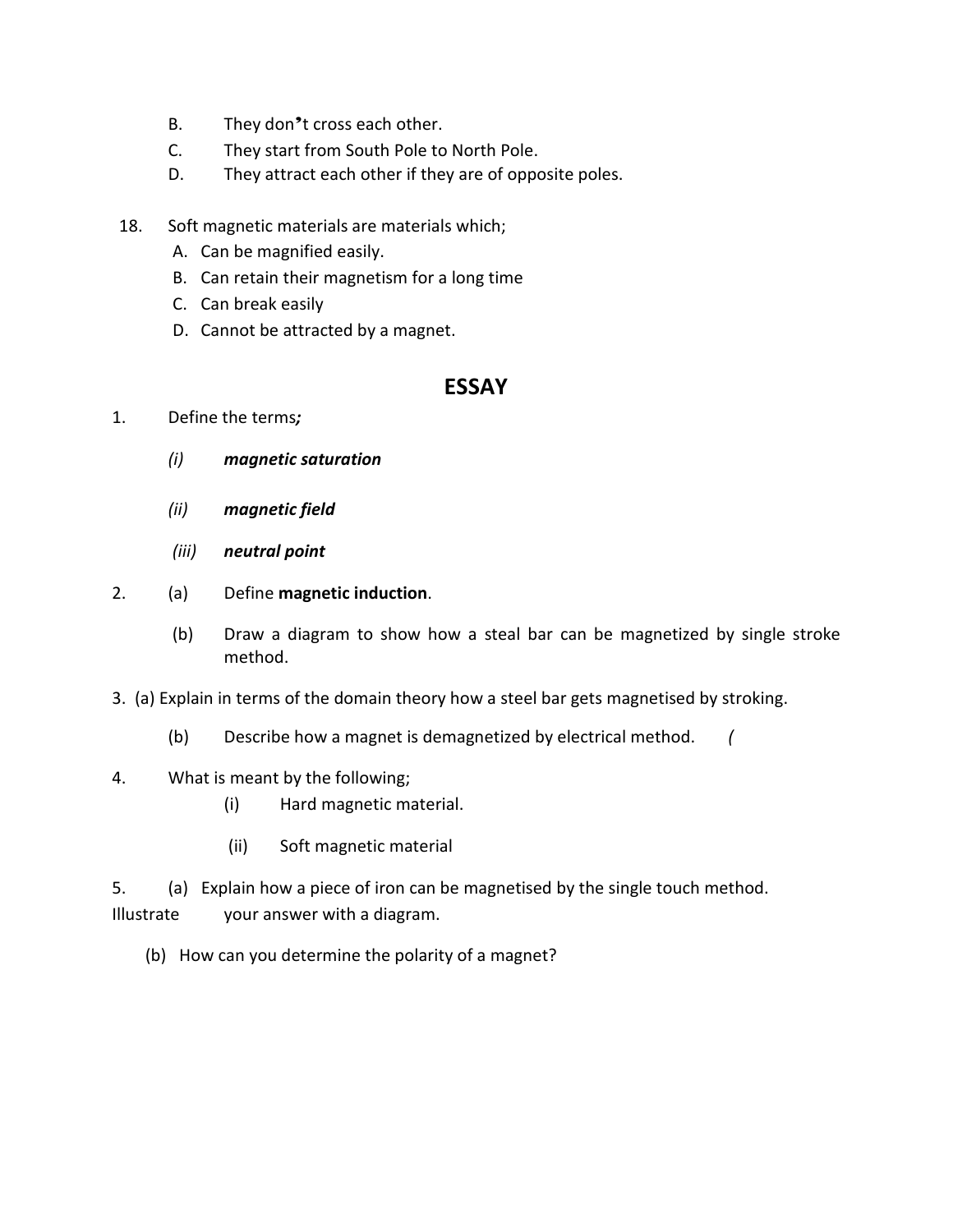## **PRESSURE**

1. What is 730 mm Hg in  $Nm^{-2}$  ?

| Α. | $13600 \times 1000 \times 10$<br>730 | C. | $13600 \times 730$<br>$1000 \times 10$ |
|----|--------------------------------------|----|----------------------------------------|
| В. | $13600 \times 730 \times 10$<br>1000 | D. | $13600\times10$<br>$1000 \times 730$   |

- 2. In a hydraulic machine
	- **A.** an object displaces its own weight of fluid.
	- **B.** the press transmitted in a fluid is the same in all directions.
	- **C.** the volume of fluid compressed is proportional to the applied force
	- **D.** an object experiences an upthrust equal to the weight of fluid displaced.

3. A rectangular block of metal weighs 3 N and measures (2 x 3 x 4) cm<sup>3</sup>. Who is the greatest pressure it can exert on a horizontal surface?

| <b>A.</b> $5.0 \times 10^3$ Nm <sup>-2</sup>  | <b>C.</b> 2.5 $\times$ 10 <sup>3</sup> Nm <sup>-2</sup>  |
|-----------------------------------------------|----------------------------------------------------------|
| <b>B.</b> $3.75 \times 10^3$ Nm <sup>-2</sup> | <b>D.</b> 7.5 $\times$ 10 <sup>-1</sup> Nm <sup>-2</sup> |

4. In a liquid, pressure is

| A. transmitted in a specific             | <b>C.</b> decreased with depth.   |
|------------------------------------------|-----------------------------------|
| direction.                               |                                   |
| <b>B.</b> transmitted in all directions. | <b>D.</b> decreased with density. |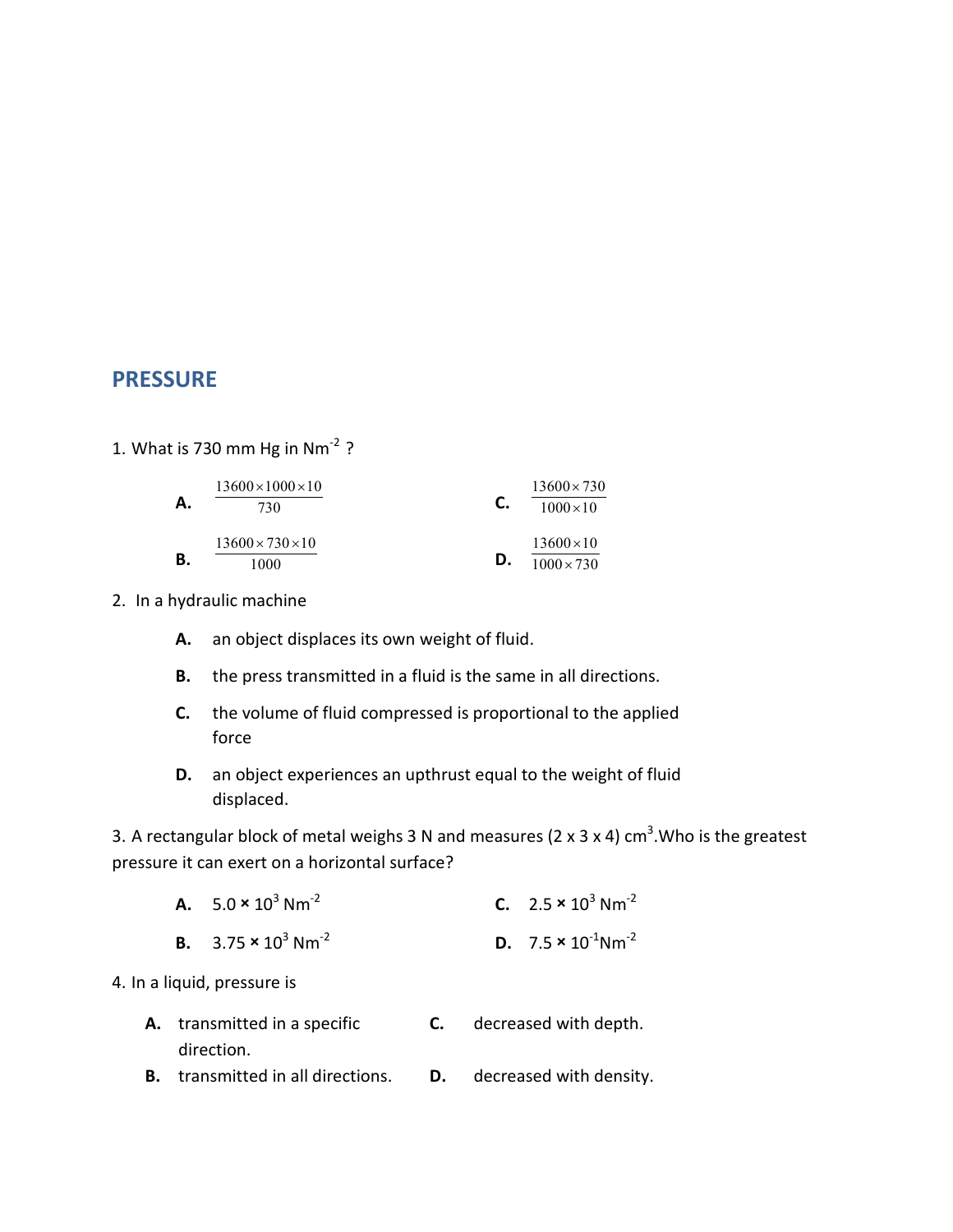5.A solid, Q, sinks deeper in liquid, N, than in liquid, M because the

- **A.** upthrust on the solid is greater in liquid N than in M.
- **B.** density of liquid M is greater than that of N.
- **C.** density of liquid N is greater than that of M.
- **D.** surface tension of liquid N is less than that of M.

6.Which one of the following statements is false? The pressure in a liquid

- **A.** at any one point in a liquid would not change even when more liquid is added. Q, sinks deeper in liquid, N, than in liquid, M because the<br>pthrust on the solid is greater in liquid N than in M.<br>lensity of liquid M is greater than that of N.<br>urface tension of liquid N is less than that of M.<br>urface te
- **B.** at anyone point depends only on the depth and density.
- **C.** at anyone point acts equally in all directions. nyone point depends only on the depth and<br>nyone point acts equally in all directions.<br>eases with depth.<br>liquid is independent of the;
- **D.** increases with depth.

7. Pressure in a liquid is independent of the

- **A.** density of the liquid.
- **B.** depth below the surface of the liquid.
- **C.** pressure exerted on the surface of the liquid above.
- **D.** cross sectional area and the shape of the vessel containing the liquid.
- 8. A box is placed on top of a table as shown in Figure 5, with the dimensions indicated.

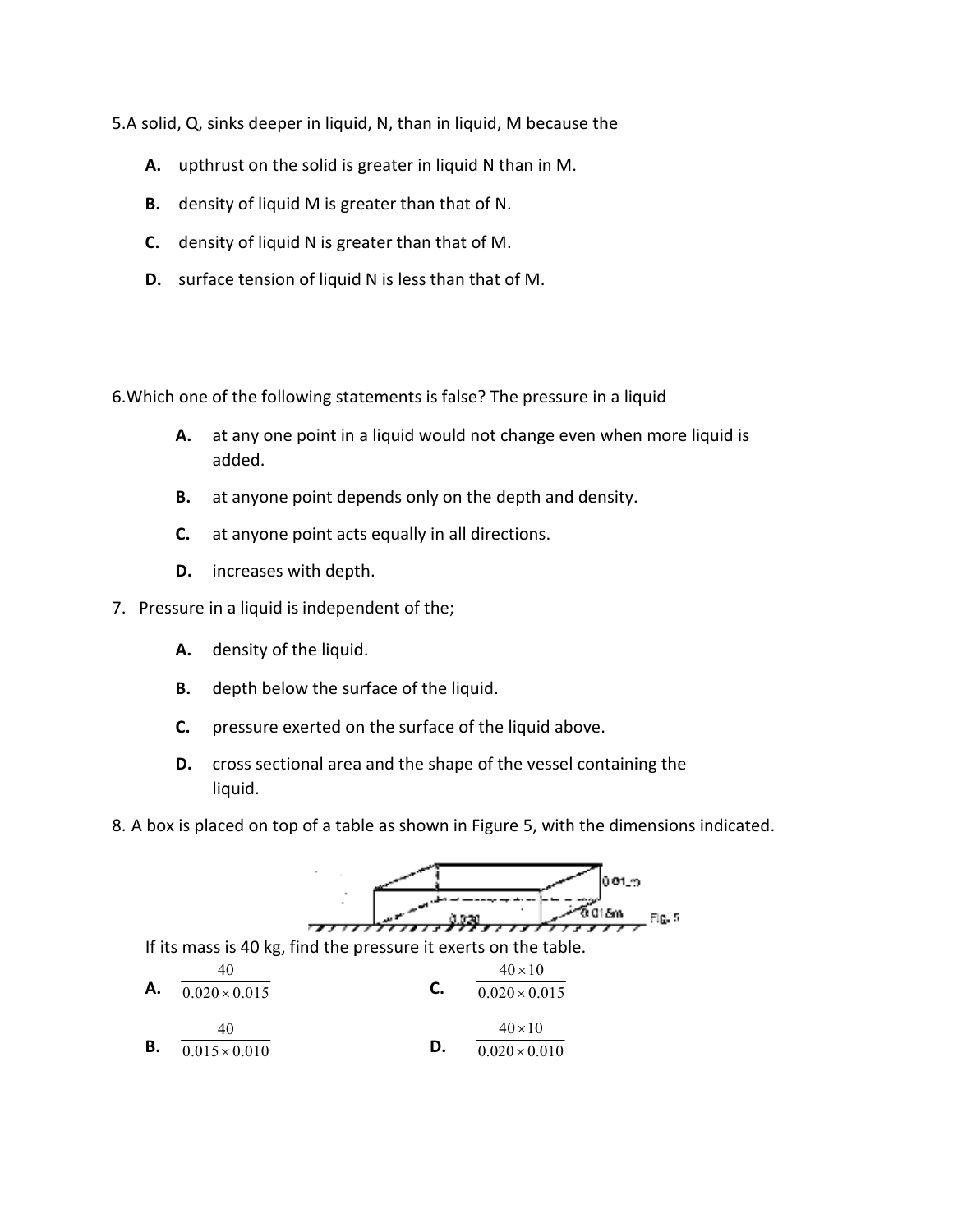9. A rectangular block of dimension 4 cm  $\times$  2 cm  $\times$  1 cm exerts a maximum pressure of 200 N m<sup>-</sup> <sup>2</sup>when resting on a table. Calculate the mass of the block.<br> **A.** 4 g. C. 40 g.

- **A.** 4 g.
- **B.** 16 g. **D.** 400 g.

10. A tight bottle top becomes easier to unscrew when hot water f1ows over it because the ttle top becomes easier to unscrew when hot water flows over it because<br>cap expands more than the glass.<br>glass in the neck of the bottle contracts.<br>hot water acts like oil between the glass and bottle.<br>increased pressure o

- **A.** cap expands more than the glass.
- **B.** glass in the neck of the bottle contracts.
- **C.** hot water acts like oil between the glass and bottle.
- **D.** increased pressure of the air in the bottle causes the cap to expand.



The bottle is then immersed in a cold water bath and turned upside down. The coin .....

- **A.** does not fall off because the pressure inside the bottle is greater than that outside the bottle. a cold water bath and turned upside down. The coin<br>se the pressure inside the bottle is greater than that<br>se the pressure outside the bottle is greater than tha<br>e pressure inside the bottle is equal to that outside the<br>pre
- **B.** does not fall off because the pressure outside the bottle is greater than that inside the bottle. **A.** does not fall off because the pressure inside the bottle is greater than that outside<br>the bottle.<br>**B.** does not fall off because the pressure outside the bottle is greater than that inside<br>the bottle.<br>**C.** will fall o
	- **C.** will fall off because the pressure inside the bottle is equal to that outside the bottle.
	- **D.** will fall off because the pressure inside the bottle is greater than that outside the bottle.

12. Calculate the increase in pressure which a diver experiences when he descends in sea water of density 1.2 $\times$ 10<sup>3</sup> kg m<sup>-3</sup>.

- **1.**  $3.0 \times 10^2 \text{ N m}^2$ . **3.**  $3.6 \times 10^4 \text{ N m}^2$ .
- **2.**  $1.2 \times 10^4$  N m<sup>-2</sup>. **4.**  $3.6 \times 10^5 \text{ N m}^{-2}$ .

13.The diagram in figure 3 shows a mercury barometer.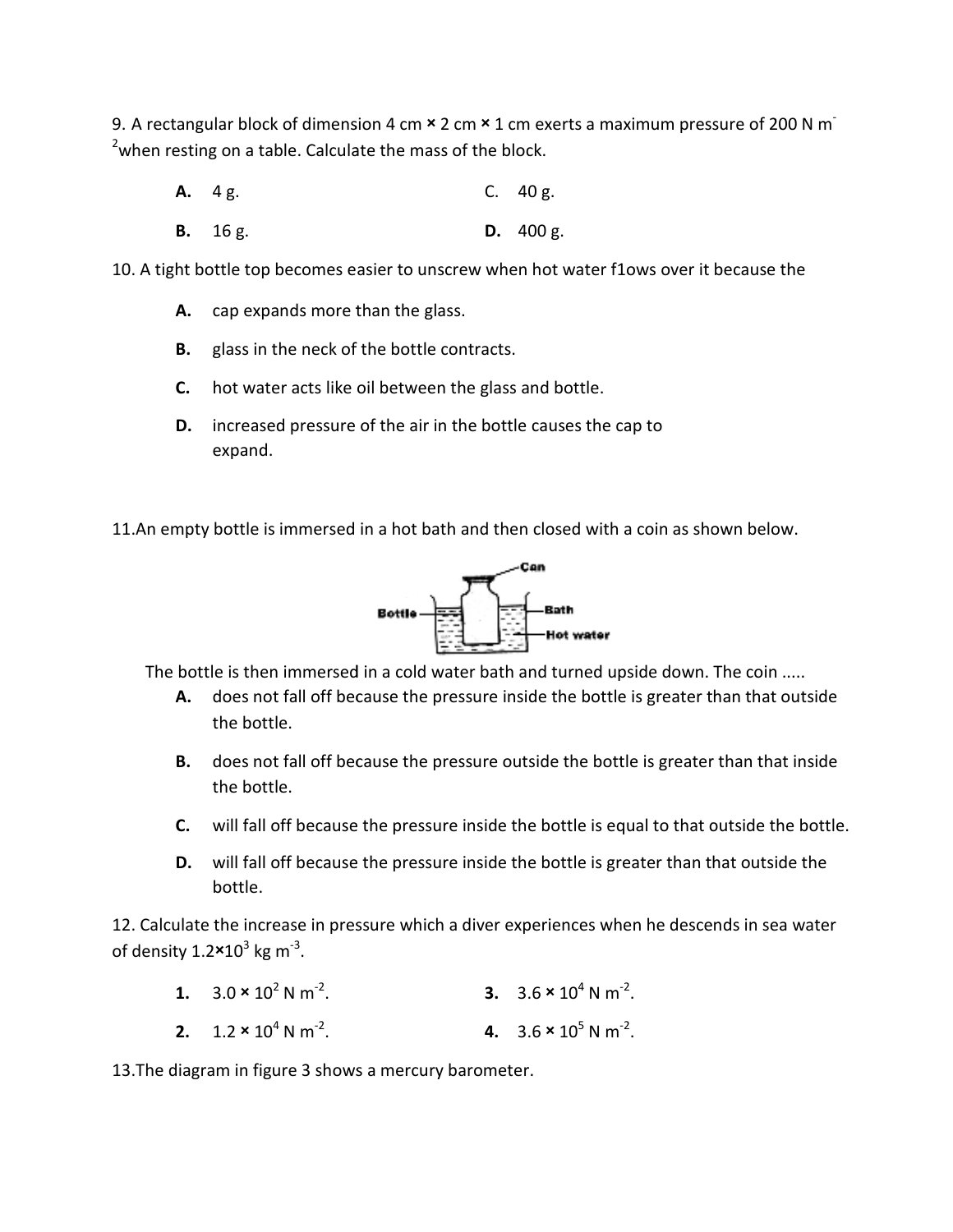

What is the value of the atmospheric pressure?

**A.** 74 cm 77 cm

**B.** 76 cm **D.** 79 cm

14. In a hydraulic press, the area of the piston on which the effort is applied is made smaller in order to

- A. facilitate the movement of the piston downwards.
- B. transmit a force as large as possible to the load.
- C. transmit pressure equally throughout the liquid. of the piston downward<br>as possible to the load.<br>y throughout the liquid.
- D. obtain a pressure as large as possible.

15.A force of 50 N moves an object through a distance of 200 m in 40 s. Find the power expended. obtain a pressure as large as possible.<br>50 N moves an object through a distance of 200<br>100 W C. 200 W

| A. 100 W | C. $200 W$ |
|----------|------------|
| B. 160 W | D. 250 W   |

16.A cork held under water rises to the surface when released because the upthrust on it is

| A. greater than the     | C. | equal to the weight.         |
|-------------------------|----|------------------------------|
| weight.                 |    |                              |
| <b>B.</b> less than the |    | equal to the weight of water |
| weight.                 |    | displaced.                   |

17. Forces of 50N and 400N are applied to pistons A and B respectively as shown below.

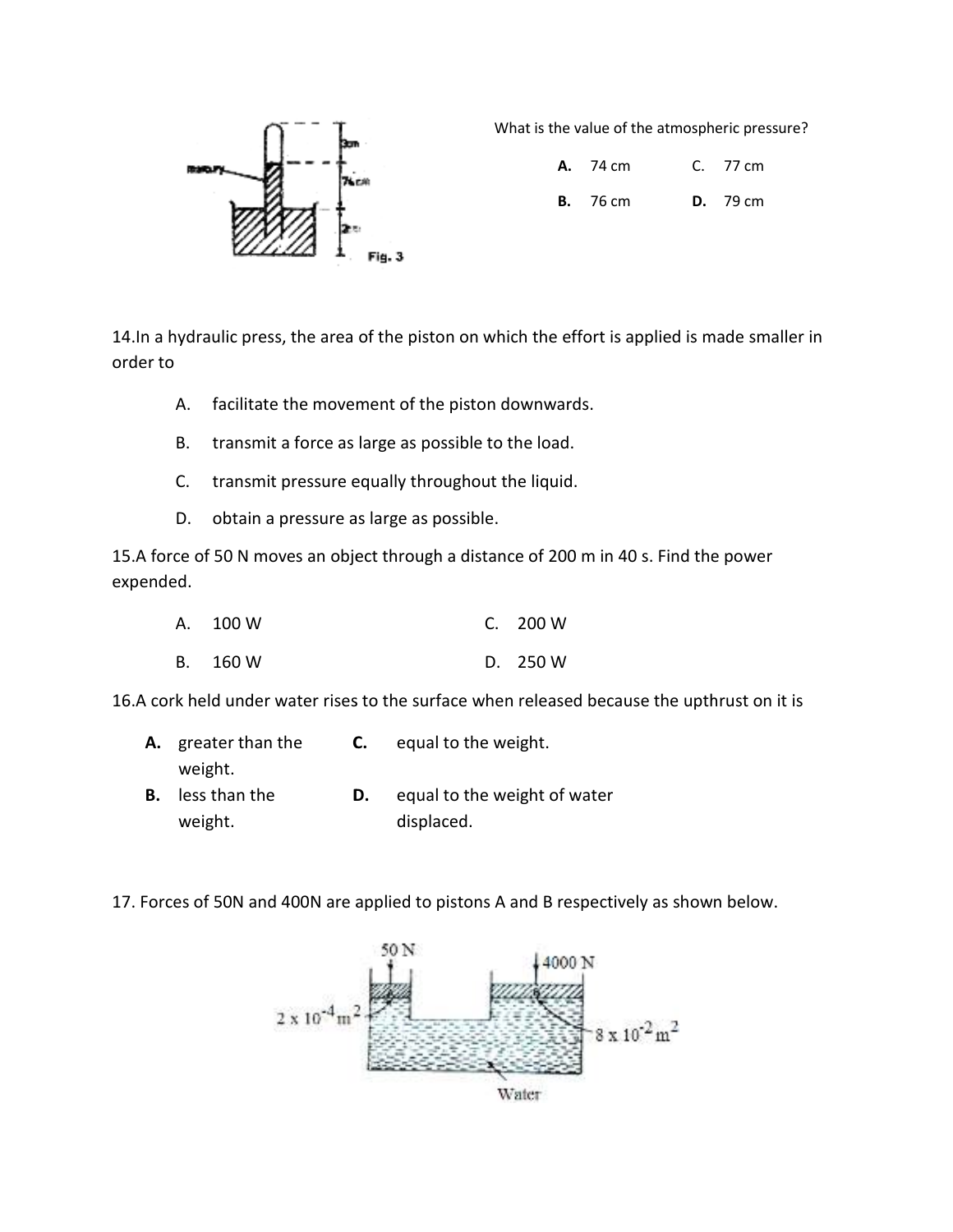The areas of cross-section of A and B are 2 x  $10^{-4}$  m<sup>2</sup> and

 $8 \times 10^{-2}$ m<sup>2</sup> respectively. Which of the following is not true?

- A. Both pistons A and B remain at the same level
- B. The upthrust on piston B is equal to 20000N
- C . The pressure exerted on the water by piston B is  $5x10^4$ Nm<sup>-2</sup>
- D. Piston B is going to move upwards

18. A mass of 2.4 kg rests on the floor. If the area of contact with the floor is 6 cm<sup>2</sup>, what pressure does the mass exert on the floor?

| A. $0.4 N m^{-2}$ | C. $4.0 \times 10^3$ N m <sup>-2</sup> |
|-------------------|----------------------------------------|
| B. $4.0 N m^{-2}$ | D. $4.0 \times 10^4$ N m <sup>-2</sup> |

19. An open U-tube contains columns of water and kerosene over mercury as shown in figure 1.



20. A hippopotamus can easily walk on mud without sinking while a goat will sink because

- A. a hippopotamus has more weight than a goat
- B. the centre of gravity of a hippopotamus is lower than that of a goat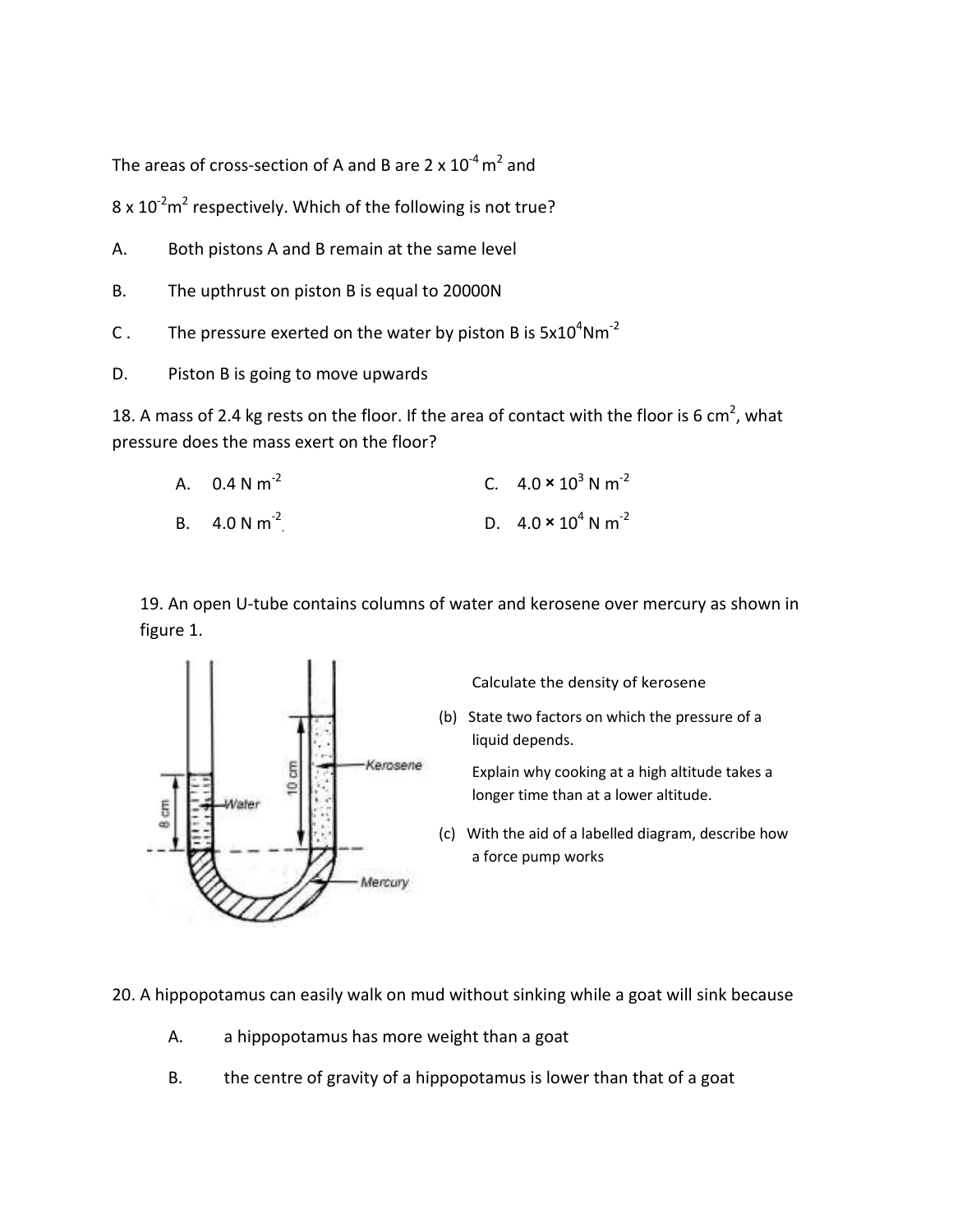- C. a hippopotamus exerts more pressure on the ground than a goat
- D. a hippopotamus exerts less pressure on the ground than a goat
- 21. The following are factors affecting pressure in fluids except;
	- A. depth below the surface of the fluid.
	- B. density of the liquid.
	- C. pressure exerted on the liquid surface.
	- D. surface area of the liquid.
- 22. When the handle, H, of the force pump shown in figure 6 is moved upwards, the valves at



If the piston in Figure above is moved down by 8cm, what is the new pressure?

- A. (100-8)Pa
- B. 100Pa
- C.  $\left(\frac{100x20}{12}\right)$  $\frac{0120}{12}$ ) Pa D.  $\left(\frac{12x100}{20}\right)$  $\frac{2100}{20}$ )Pa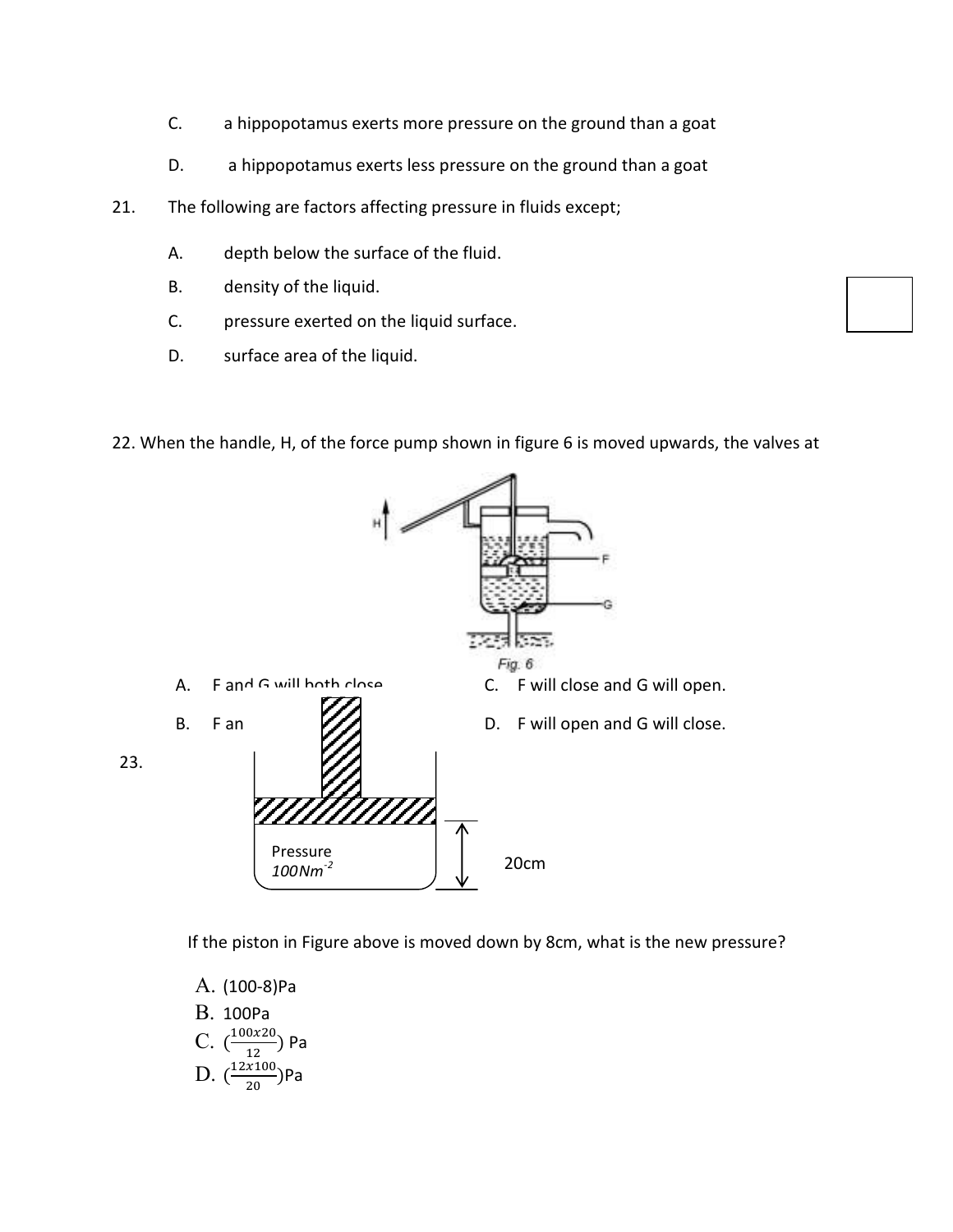24. A boy of mass 40kg balances evenly on two stilts each having an area of 8cm<sup>2</sup> in contact with the ground. The pressure exerted by one stilt is;

- A.  $50$  Ncm<sup>-2</sup>
- B. 40 Ncm-2
- C. 25 Ncm-2
- D. 5  $Ncm^{-2}$
- 25. A hot air balloon rises in air because;
	- A. weight of balloon equals to weight of displaced air.
	- B. weight of balloon is less than weight of displaced air.
	- C. weight of balloon is greater than weight of displaced air.
	- D. weight of balloon is zero.
- 26. A school nurse applies a force of 30N to a syringe .Given that the cross sectional area of the tip of the needle is 1.0 x 10<sup>-7</sup>m<sup>2</sup>. Calculate the pressure produced at the tip of the needle.

| A. $3.0 \times 10^7$ Pa | C. 4.0 x $10^7$ Pa      |
|-------------------------|-------------------------|
| B. $3.0 \times 10^8$ Pa | D. $2.5 \times 10^8$ Pa |

27.Which of the following statements is NOT true about pressure in liquids?

- A. It increases with depth
- B. It is lowest at the surface
- C. It is the same throughout the liquid
- D. It acts equally in all directions.



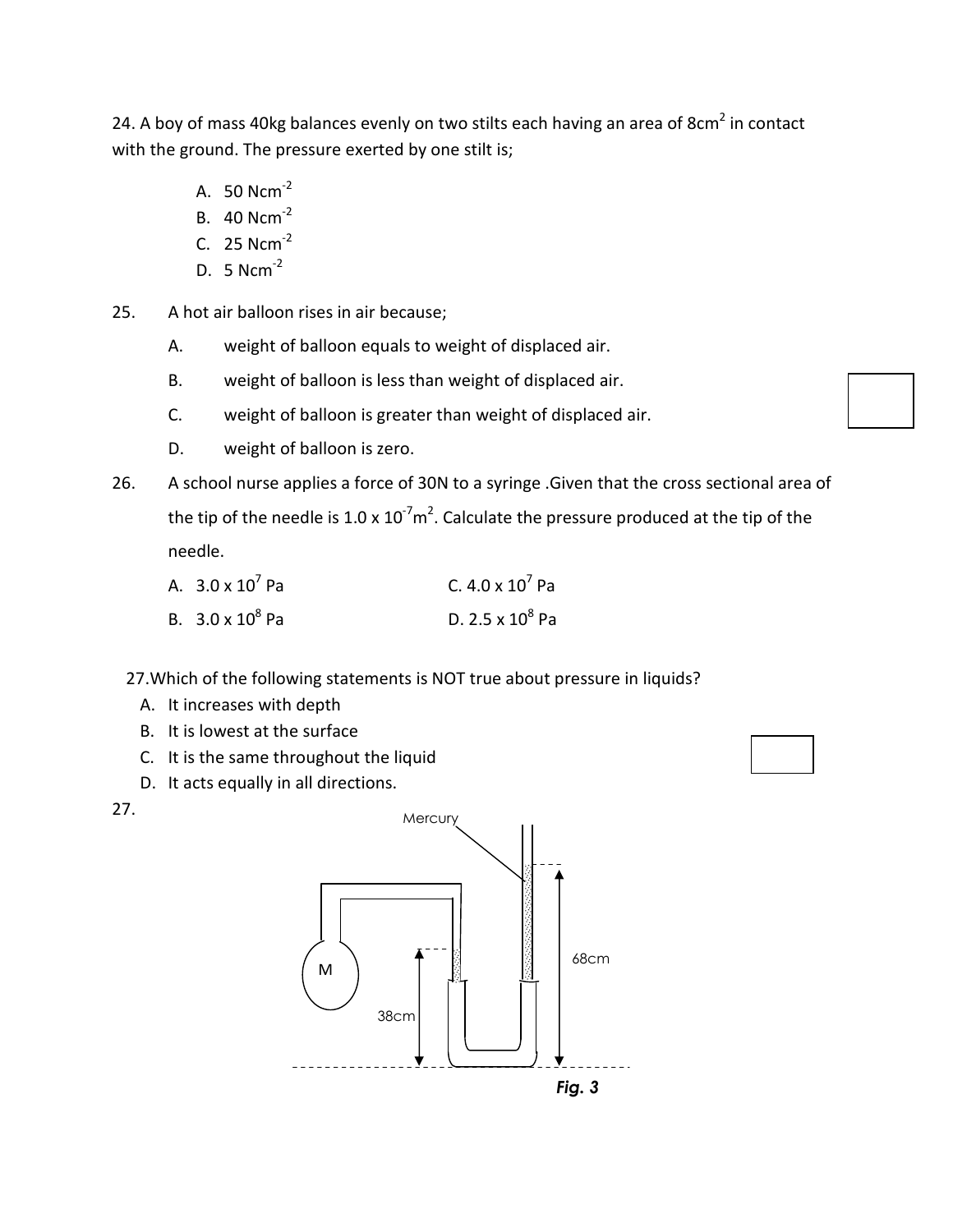In the figure 3 above, a fixed mass of dry gas is trapped in bulb M. Determine the total pressure of the gas in M, given that the atmospheric pressure is 760mm of mercury.

- A) 114cm Hg B) 106cm Hg
- C) 30cm Hg D) 46cm Hg

28. In the crushing can experiment, the can collapses because

- A. It is weakened by the hot water
- B. Pressure outside is greater than pressure inside
- C. Pressure inside is greater than pressure outside
- D. Pressure inside is atmospheric.

29.An air craft is able to experience a lift in air because,

- (i) It can adjust the shape of the wings to create less pressure above the wings.
- (ii) It can adjust the shape of the wings to create less pressure below the wings.
- (iii) It can adjust the shape of its wings to reduce its apparent weight in air.
- A. (i) only B. (ii) only C. (i) and (iii) only D. (ii) and (iii) only

## **ESSAY**

- 1. (a) State Archimedes principle. (1 mark)
	- (b) A body weighs 100N in air, appears to weigh 50N in a liquid and 70N in water. What is the density of the liquid. (3 marks)2
- 2. (a) State two factors affecting pressure of a liquid. (1 mark)
	- (b) (i) Name the instrument used to measure atmospheric pressure. (1 mark)
		- (ii) The value of atmospheric pressure of a certain place was recorded as 76 cmHg. Express this value in S.I units. (density of mercury =  $1.36 \times 10^4 kg m^{-3}$ ) (2 marks)
- 3. (a) Explain each of the following observations:
	- (i) An inflated bicycle tube may burst when left in a hot piece.
	- (ii) Large water reservoirs are much wider at the base than at the top.
	- (b) Figure 3 shows the structure of a force pump.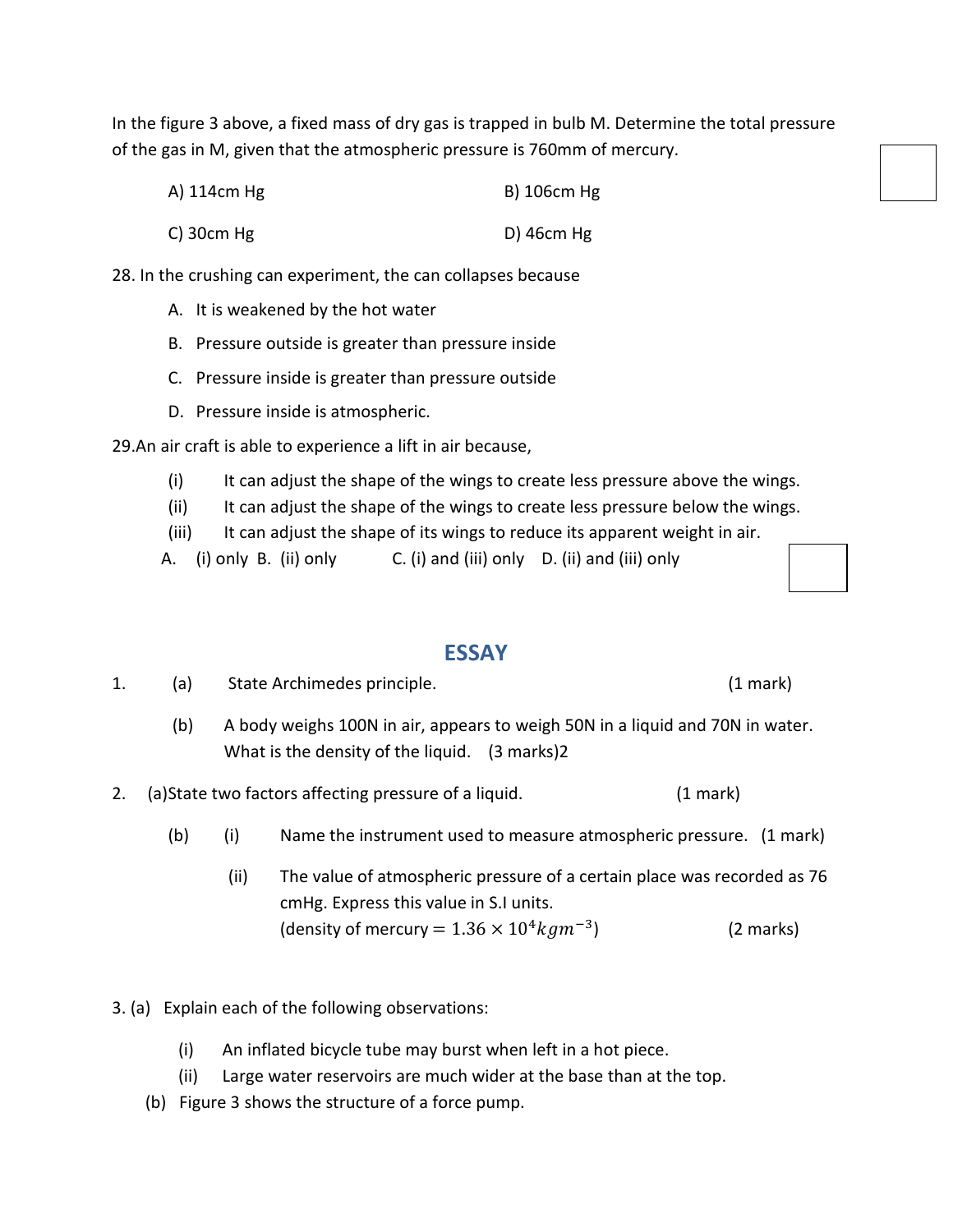

- (i) Describe the action of the pump.
- (ii) If a downward force of 500 N is exerted on the plunger whose surf area is 0.4 m<sup>2</sup>, calculate the pressure which forces water into cylinder.
- 4.The difference between the atmospheric pressure at the top and bottom of a mountain is (ii) If a downward force of 500 N is exerted on the plunger whose surf area is 0.<br>
calculate the pressure which forces water into cylinder.<br>
4. The difference between the atmospheric pressure at the top and bottom of a mo

5. In figure one, piston A has diameter of 14 cm while B has diameter 280 cm. If a force of 77N is exerted on piston A, calculate the force exerted by piston B.



# **MECHANICAL PROPERTIES**

- **1.** A material that can be rolled into sheets or drawn into wires without breaking is said to be
	- **A.** strong. **C.** ductile.
	- **B.** elastic. **D.** brittle.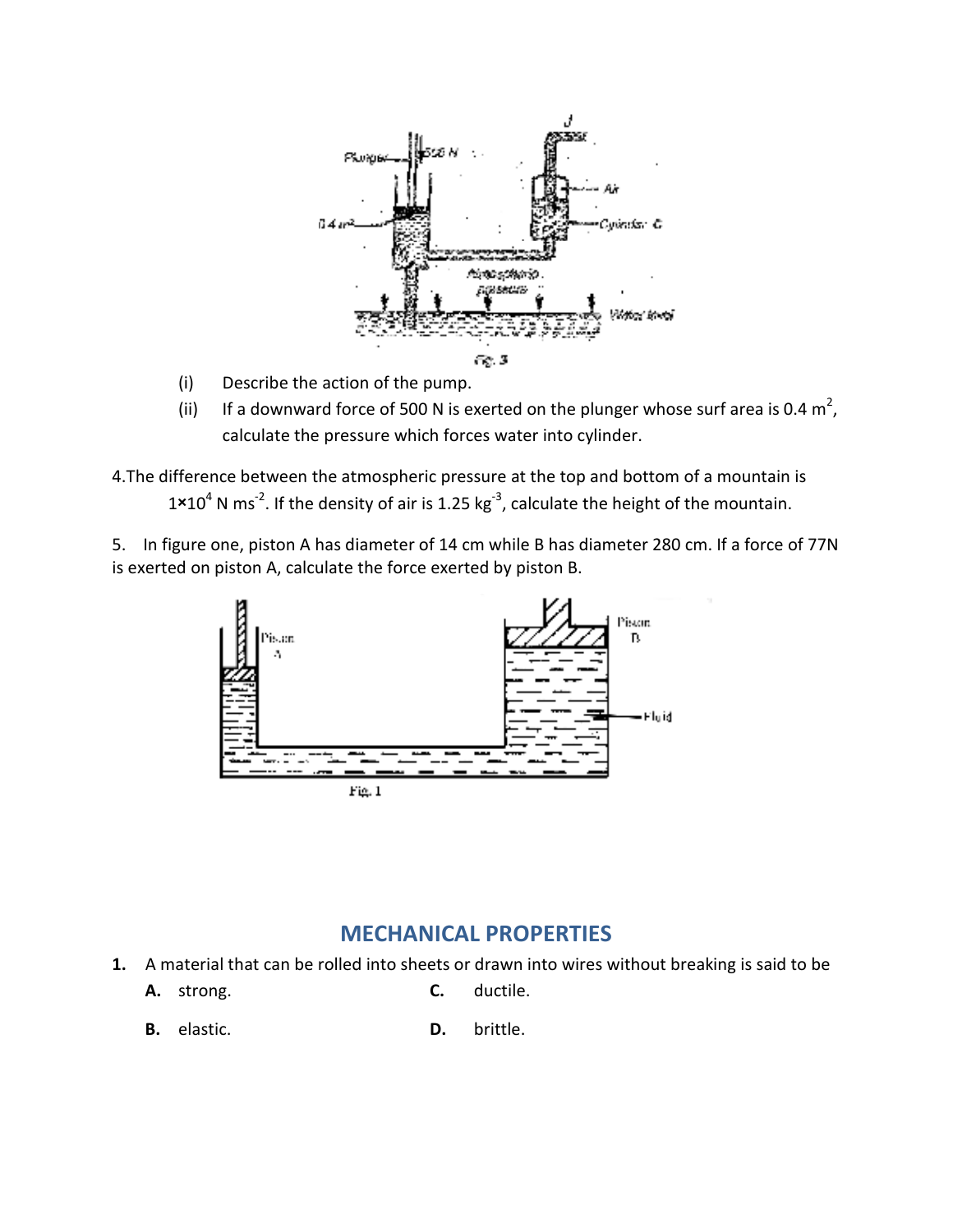2. Reinforced concrete is stronger than ordinary concrete because concrete and steel are

- **A.** both brittle materials. **C.** strong in tension and compression respectively.
- **B.** both ductile materials. **D.** strong in compression and tension respectively.

3. Which of the following are brittle substances '?

- **A.** Dry clay, steel, chalk and wood. **C.** Glass, chalk, concrete and steel.
- **B.** Chalk, steel, plastic and glass. **D.** Dry clay, glass, chalk and concrete .

4.A load of 4 N stretches a spring by 0.5cm. Calculate the extension when a load of 8 N is applied. nary concrete because concrete and steel<br>strong in tension and compression<br>respectively.<br>strong in compression and tension<br>respectively.<br>ces '?<br>1. C. Glass, chalk, concrete and stee<br>**D.** Dry clay, glass, chalk and concrete

| A. 0.25 cm       | C. $2.0 \text{ cm}$        |
|------------------|----------------------------|
| <b>B.</b> 1.0 cm | <b>D.</b> $4.0 \text{ cm}$ |

5. A beam may be designed with much of its central part removed in order to improve on its

| C. ductility. |
|---------------|
|               |

- **B.** stiffness. **D.** stability.
- 6. Which of the following are all brittle materials?
	- **A.** Leather, rubber, thread. **C.** Glass, cast iron, stone.
	- **B.** Clay, glass, wood. **D.** Rubber, polyster, copper wire.

7. The beam in figure 2 is being acted on by a weight W.



The regions P, Q, and R are respectively

**A.** tension, compression, neutral axis.

**B.** neutral axis, compression, tension.

- **C.** compression, neutral axis, tension.
- **D.** tension, neutral axis, compression.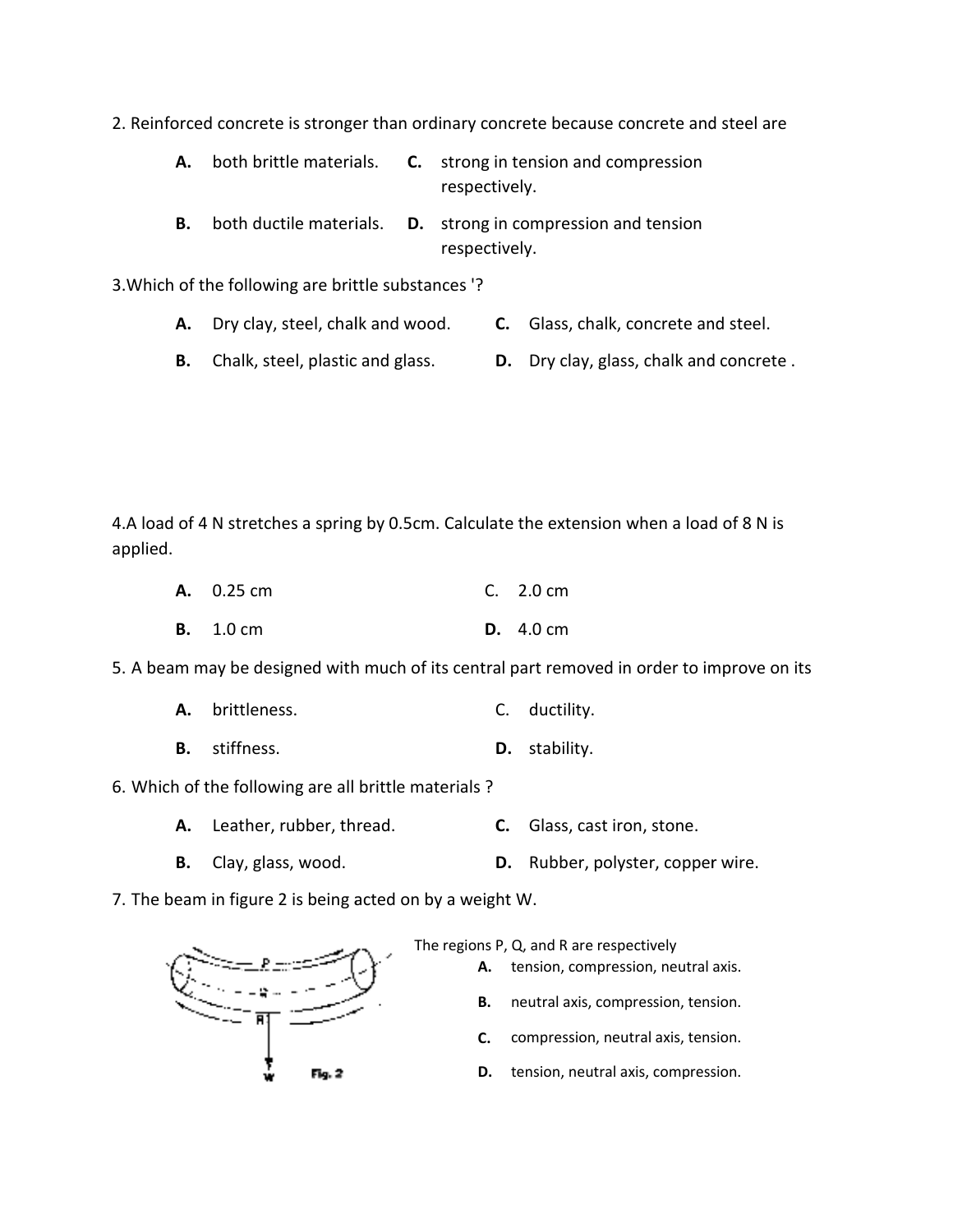- 8. A mass of 0.5 kg causes a spiral spring to extend by 4 cm. The force that would cause an extension of 6cm is
	- A. 2.0 N C. 4.8 N
	- B. 3.3 N D. 7.5N
- 9. A rod of cross-sectional area 40 cm<sup>2</sup> needs a tensile force of 2 N to break it. What is its breaking stress ?
	- **A.**  $0.005 N m^{-2}$ C.  $5 N m^{-2}$ **B.** 0.05 N m<sup>-2</sup> **D.** 500 N m<sup>-2</sup>
- 10. An object is said to behave elastically when
	- **A.** its elastic limit is exceeded
	- **B.** its breaking point is reached.
	- **C.** equal increases in the force applied to it produce equal changes in length.
	- **D.** the potential energy stored in it is used to permanently deform the object.

11. The diagram in figure 7 shows a structure of wooden beams P, Q, R, S and T supporting a heavy rod L.



Which of the beams can be replaced by strong ropes if the shape is to be maintained?

| $A.$ P, R, S, and T     | C. | Q, R, S and T |
|-------------------------|----|---------------|
| <b>B.</b> P, Q, S and T | D. | P, Q, R and S |

12. In a wire supporting a load, stress is given by

|    | Stress |    | $r \alpha$ |
|----|--------|----|------------|
| Α. | Area   | ັ. | Stress     |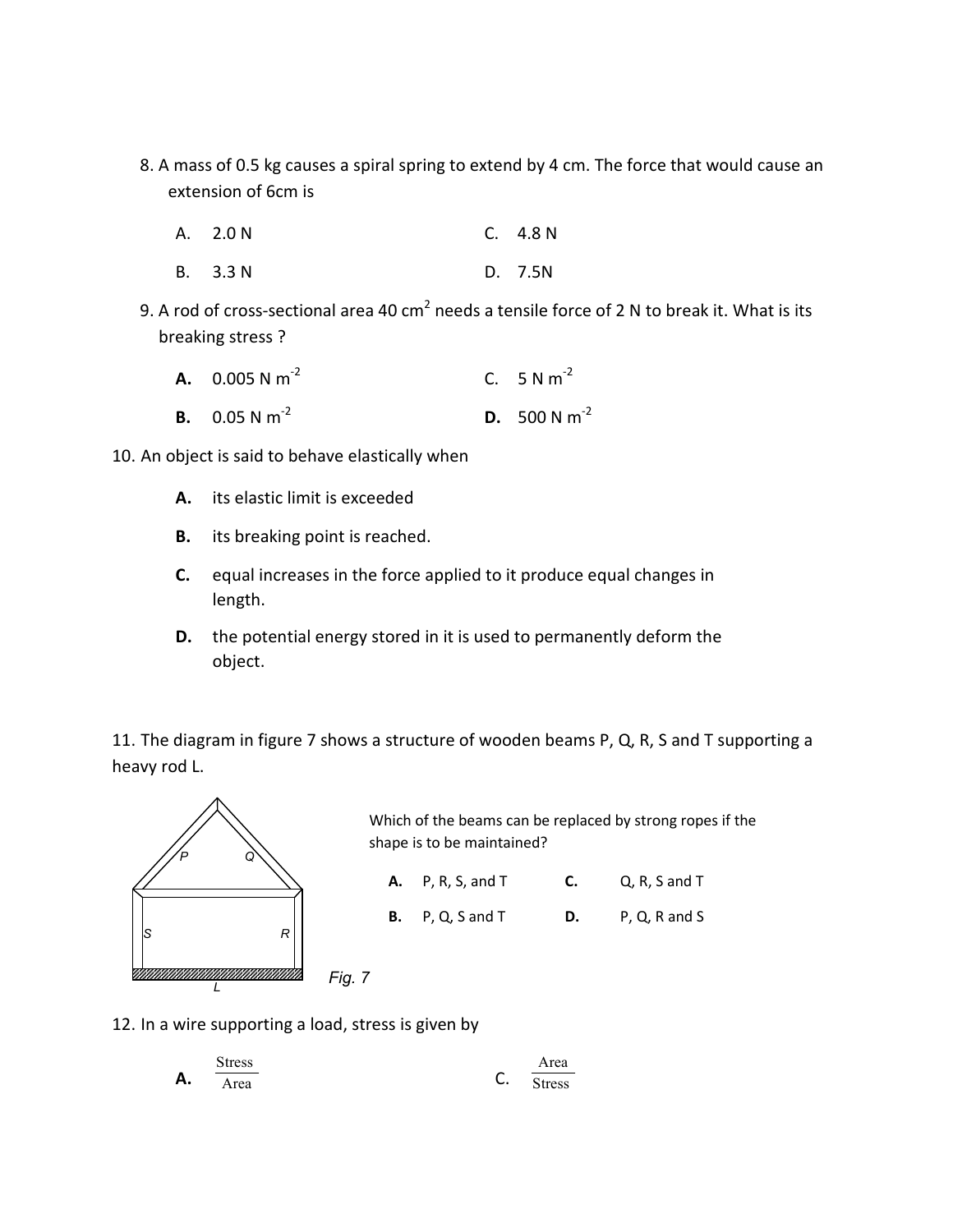|    | Force × Area |    | Force |
|----|--------------|----|-------|
| В. |              | D. | Area  |

13. A load of 500 N is placed at 2 m from a pivot of a sea saw. At what distance from the pivot should a weight of 250 N be placed to balance the sea-saw?

- **A.** 0.5 m **C.** 2.0 m
- **B.** 1.0 m **D.** 4.0 m
- 14. A mass of 0.2 kg produces an extension of 8 cm in d spring. The force required to produce an extension of 6 cm is
	- **A.** 0.75 N. **C.** 2.70 N.
	- **B.** 1.50 N **D.** 24.00 N.

15. Figure 1 below shows a graph of extension against load for an elastic material.





In the region  $OP$ , the material is;

- A. elastic and obeys Hooke's law.
- B. elastic but does not obey Hooke's law.
- C. plastic but obeys Hooke's law.
- D. plastic but does not obey Hooke's law.

16.A Material which undergoes a large amount of extension before it breaks is called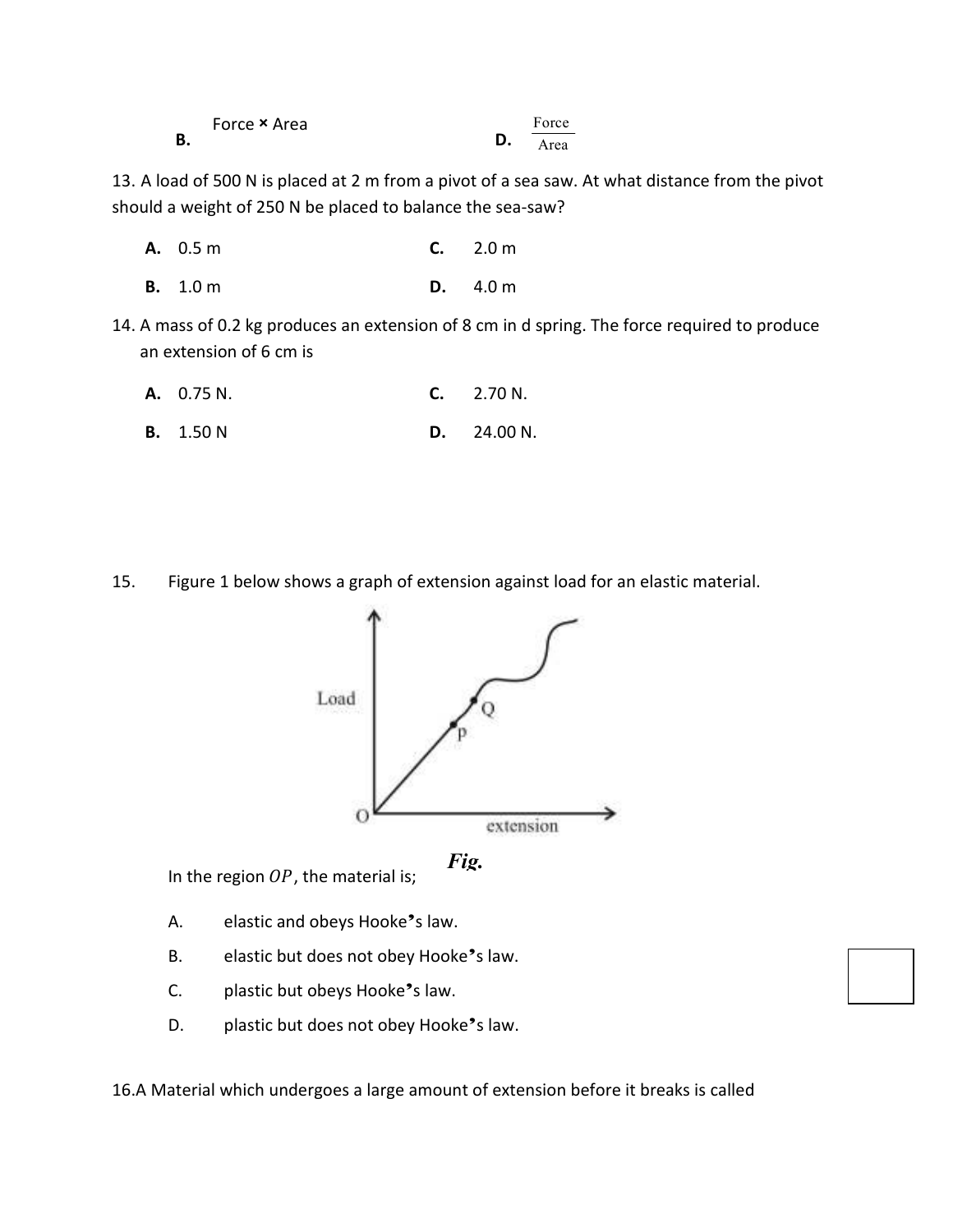- A. ductile B. brittle
- C. plastic
- D. elastic

17.Which one of the following graphs represents the variation of extension of a spring with load.



18.A force of 2 N produces an extension on a spring of 3cm. Find the weight of a stone that produces an extension of 18cm.

| A. 3N     | В. | 6 N      |
|-----------|----|----------|
| $C.$ 12 N |    | D. 108 N |

19. Which one of the following statements is correct about the stress - strain graph of a wire?



Strain

A. The wire only obeys Hooke's law between O and A it becomes much more difficult difficult to stretch it.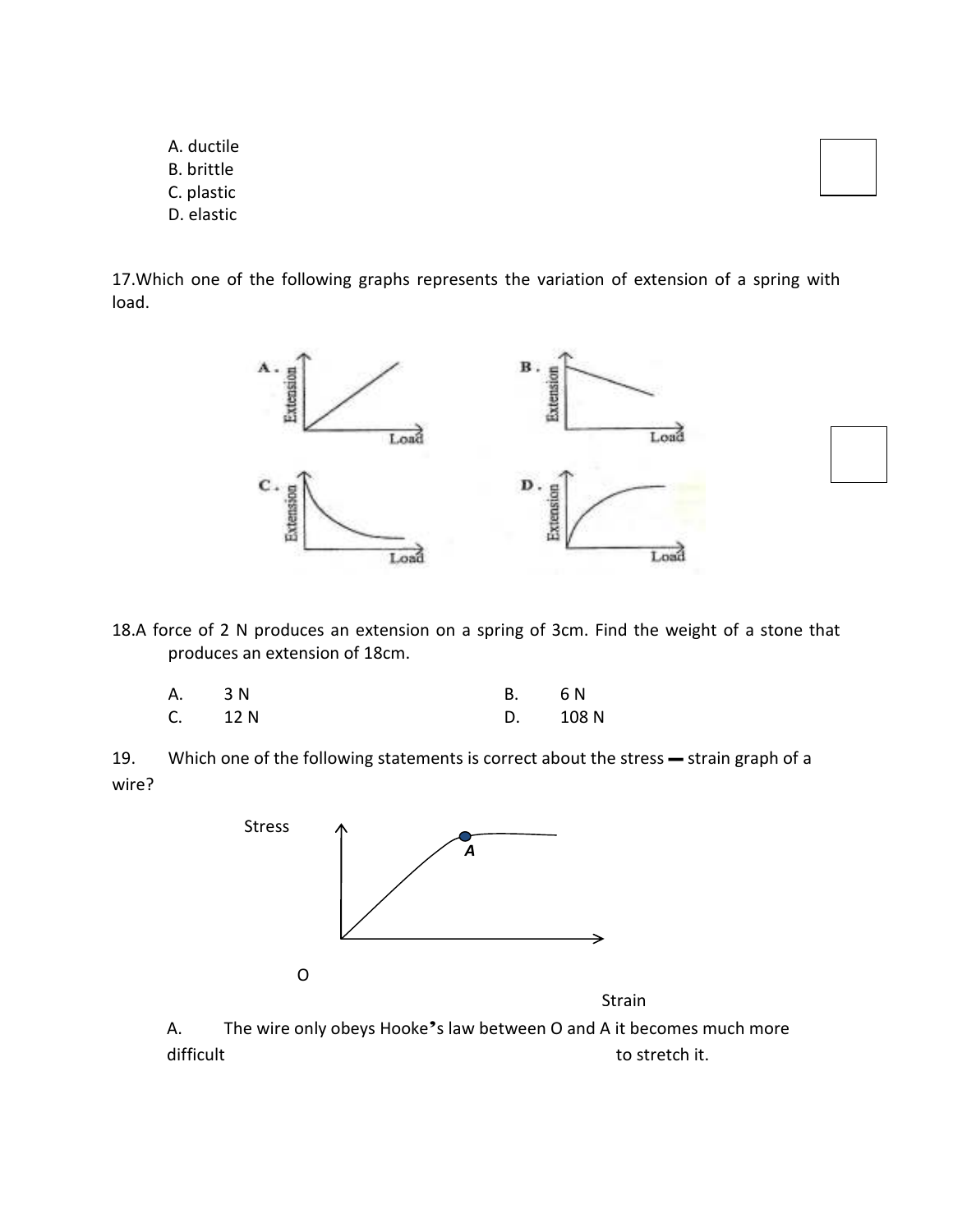- B. The wire does not obey Hooke's law between O and A and after A, it becomes much more difficult to stretch it.
- C. The wire only obeys Hooke's between O and A and after A, it becomes much easier to stretch it.
- D. The wire does not obey Hooke's law between O and A and after A, it becomes much easier to stretch it.
- 20. A mass of 600g produces an extension of 15cm in a spring. Find the extension produced by a force of 12.0N.
	- A. 4.8cm B. 7.5 cm C. 10.8cm D. 30.0cm
- 21. A notch on a material spreads more rapidly when the material is;
	- A) reinforced B) in tension
	- C) pre stressed D) in compression
- 22. A girder under compression is called

| А. | strut ہ | B. | tie –     |
|----|---------|----|-----------|
|    | C. beam |    | D. pillar |

## **ESSAY.**

- 1. (a) Name any two constituents of a concrete material.
	- (b) State any two characteristics which make concrete a desirable building material.

(c) State any two ways in which concrete may be reinforced.

2. (a)(i) What is a notch?

 (ii) State two ways of reducing notch effect? (b)What is the difference between a tie and a strut?

| 3. | (a) | (i)   | State Hooke's law.                                                | (1 marks)           |
|----|-----|-------|-------------------------------------------------------------------|---------------------|
|    |     | (ii)  | Differentiate between a tie and a strut.                          | $(2 \text{ marks})$ |
|    |     | (iii) | State any two ways in which concrete can be reinforced. (2 marks) |                     |
|    | (b) |       | Describe an experiment to verify Hooke's law.                     | (4 marks)           |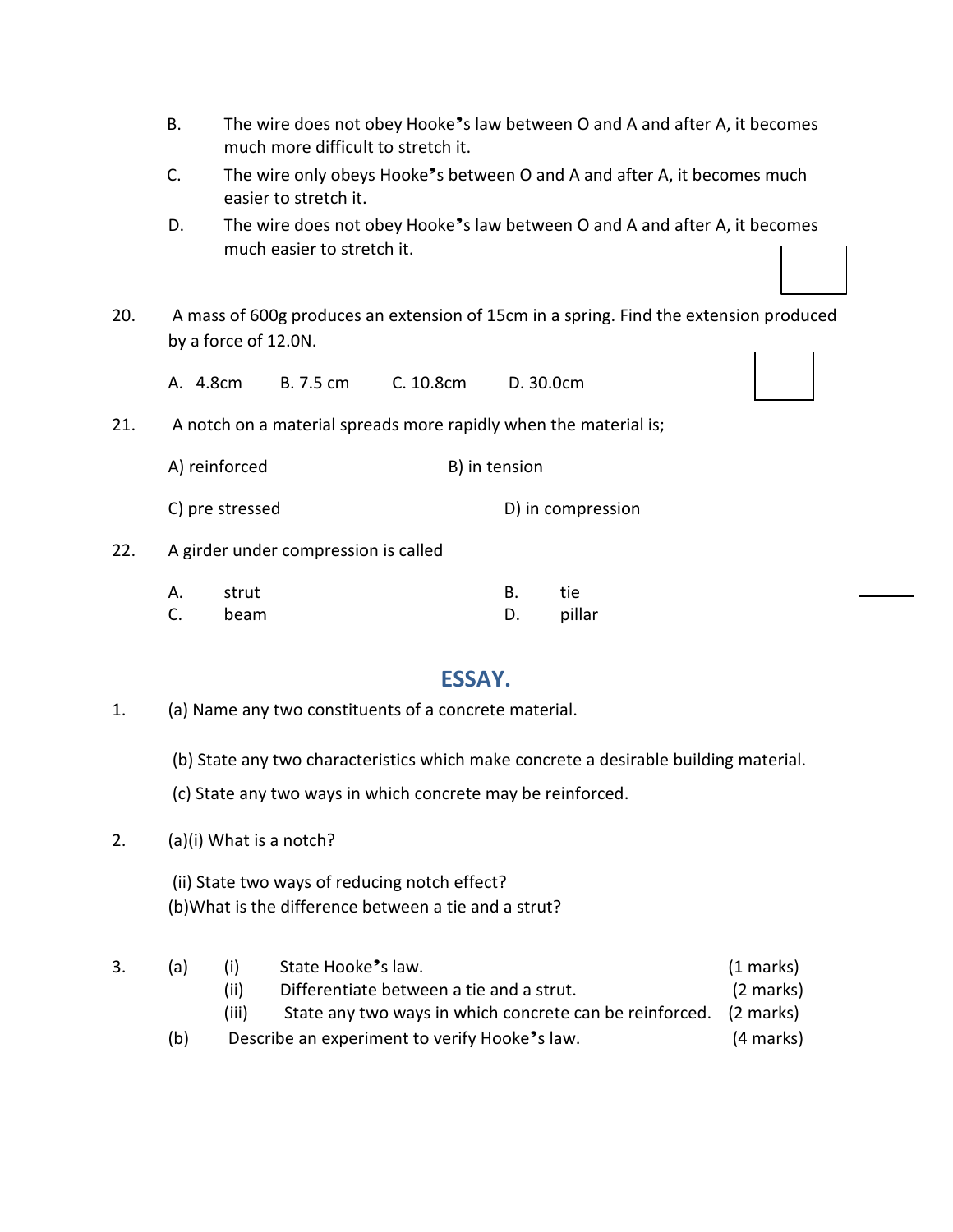- (c) An elastic spring of natural length 30cm is stretched by a force of 50N to a length of 80cm. Calculate its extension if a force of 40N is applied to it. length of 80cm. Calculate its extension if a force of 40N is applied to it. marks)
- 4. (a) Define the terms *strain*  and *stress*.
	- (b) Figure 2 shows a diagram of a bicycle.



Which of the parts, labelled *M*, *N*, *Q* and *R*, would be

- (i) in tension.
- (ii) in compression when a heavy person sits on the seat?
- (c) Give four reasons why bicycle frames are made of hollow cylindrical

## **ELECTROSTATICS**

- 1. The laws of electrostatic induction state that
	- **A.** like poles repel and unlike poles attract. **C.** like charges repel and unlike charges attract.
	- **B.** like poles attract and unlike poles repel. and unlike poles **D.** like charges attract and unlike charges repel.
- 2. When polythene and wool are rubbed against each other and then separated, they acquire
	- **A.** no charge. **C.** equal and opposite charges.
	- **B.** equal amount of same type of charge. **D.** both acquire positive and negative charges.
- 3. A metal rod gains a positive charge when rubbed with fabric. The fabric acquire.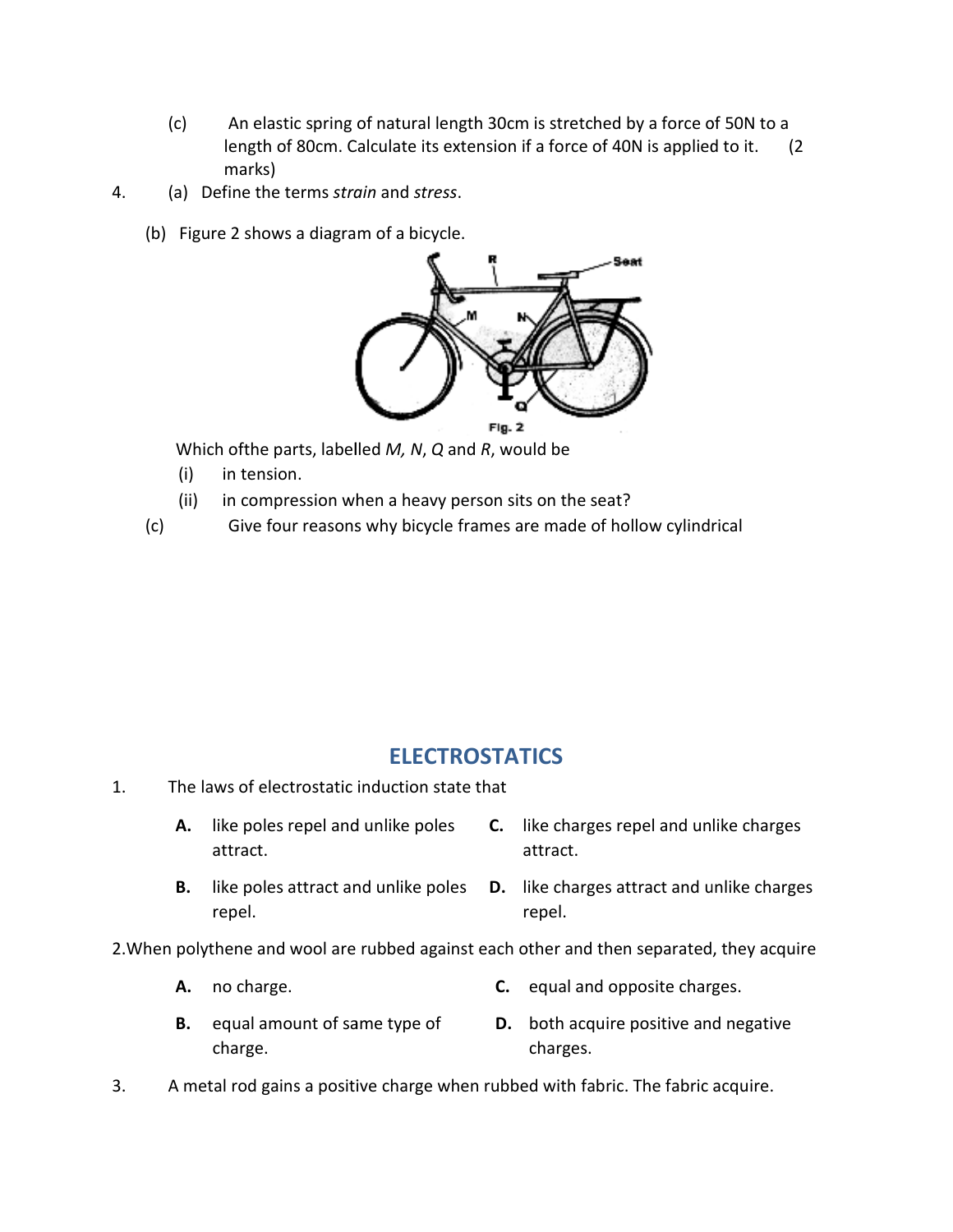- 
- **A.** no charge. **C.** a positive charge equal t9 that on the rod.
- **B.** a negative charge equal to that on the rod. **D.** a positive charge greater than that on the rod.
- 4. A brass rod is rubbed with silk and then brought near a positively charged gold leaf electroscope. The divergence of the leaf will
	- **A.** increase. **C.** not change.
	- **B.** decrease. **D.** increase slightly and fall back.
- 5. The result of rubbing a glass rod with silk and separating them is
	- **A.** a negative charge on the rod and an equal positive charge on the silk.
	- **B.** equal amounts of negative charge on both.
	- **C.** a positive charge on the rod and an equal negative charge on the silk.
	- **D.** no charge on both the rod and the silk.
- 6. When a negatively charged body is brought near the cap of a positively charged electroscope, the gold leaf
	- **A.** remains unchanged. **C.** increases in divergence.
	- **B.** decreases in divergence. **D.** gains a positive charge.
- 7. It is easier to charge insulators than conductors because
	- **A.** the insulators don't allow the charge to flow away but the conductors allow it to flow away.
	- **B.** the conductors retain the charge by conduction but the insulators release it to the atmosphere.
	- **C.** it is impossible to charge conductors under any condition.
	- **D.** insulators just receive the charge from the atmosphere without being rubbed.

8. When a rod is brought close to the cap of a negatively charged gold leaf electroscope and its leaf diverges, it shows that the rod is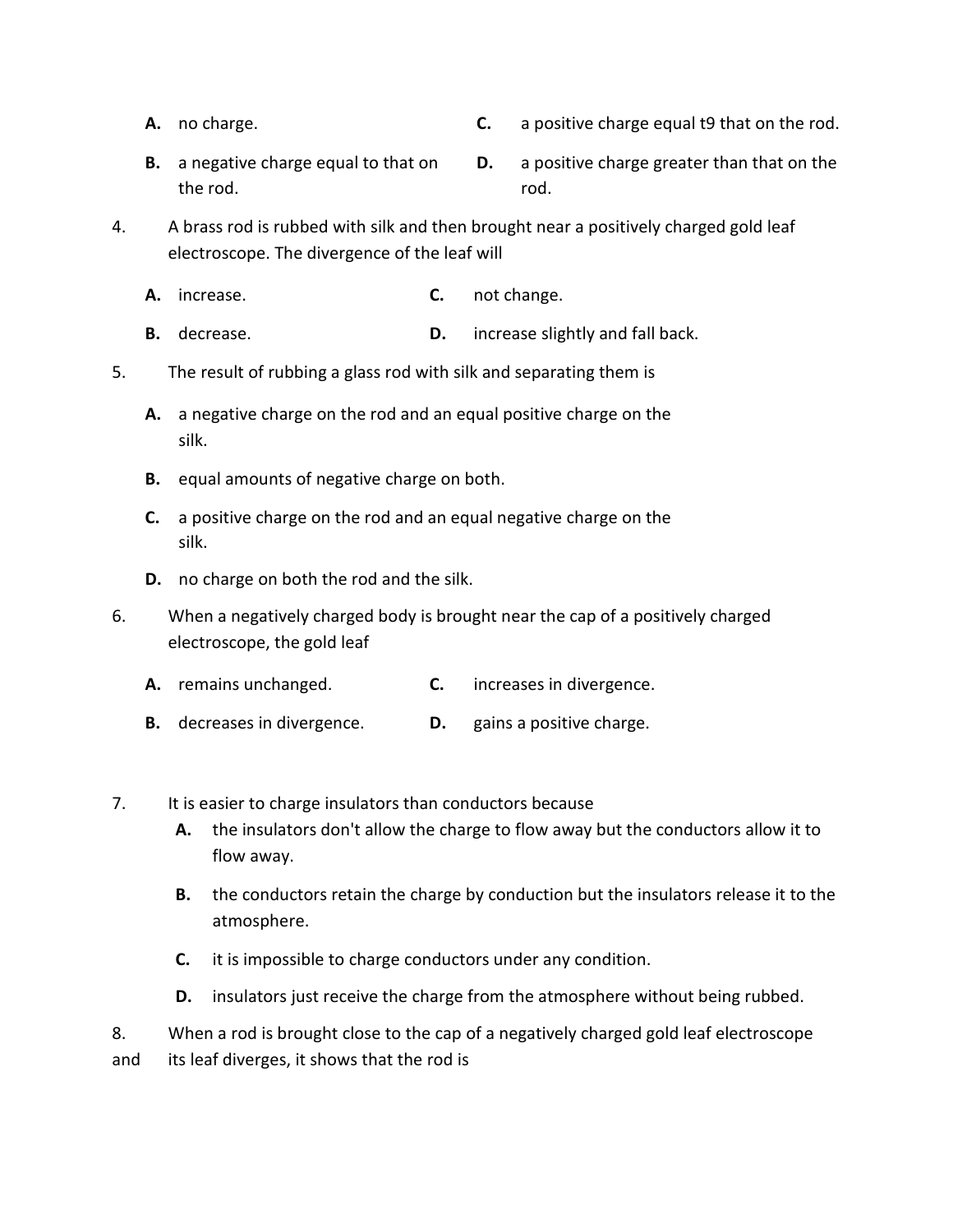- **A.** negatively charged. **C.** neutral.
- **B.** positively charged. **D.** partially charged.

9. When a charged body is brought near a cap of a negatively charged gold leaf electroscope, the

- **A.** divergence of the leaf does not change
- **B.** leaf falls ifthe body is negatively charged.
- **C.** leaf diverges if the body is positively charged.
- **D.** leaf diverges if the body is negatively charged.
- 10. Which one of the following materials can be electrified by friction?
	- **A.** Plastic pen. **C.** Copper rod.
	- **B.** Silver rod. **D.** Wet wood.

11. The leaf of a charged electroscope gradually collapses with time due to

| А. | leakage to the surroundings | C. pressure variation in the<br>surroundings |
|----|-----------------------------|----------------------------------------------|
| В. | surrounding magnetic field  | D. similar charges from the                  |

12. When a plastic rod is brought near a charged electroscope, the gold leaf is seen to diverge more. The possible charge on the rod and the electroscope are.

surroundings

|    | Electroscope Plastic rod |           | Electroscope        | <b>Plastic rod</b> |
|----|--------------------------|-----------|---------------------|--------------------|
| А. | positive.                | negative. | <b>C.</b> negative. | negative.          |
|    | negative.                | positive. | D. positive.        | uncharged.         |

- 13. A body can only be confirmed to be electrically charged when
	- **A.** another charged body attracts it.
	- **B.** it does not affect the leaf of a charged electroscope.
	- **C.** it is repelled by another charged body.
	- **D.** it is found to have less protons than electrons.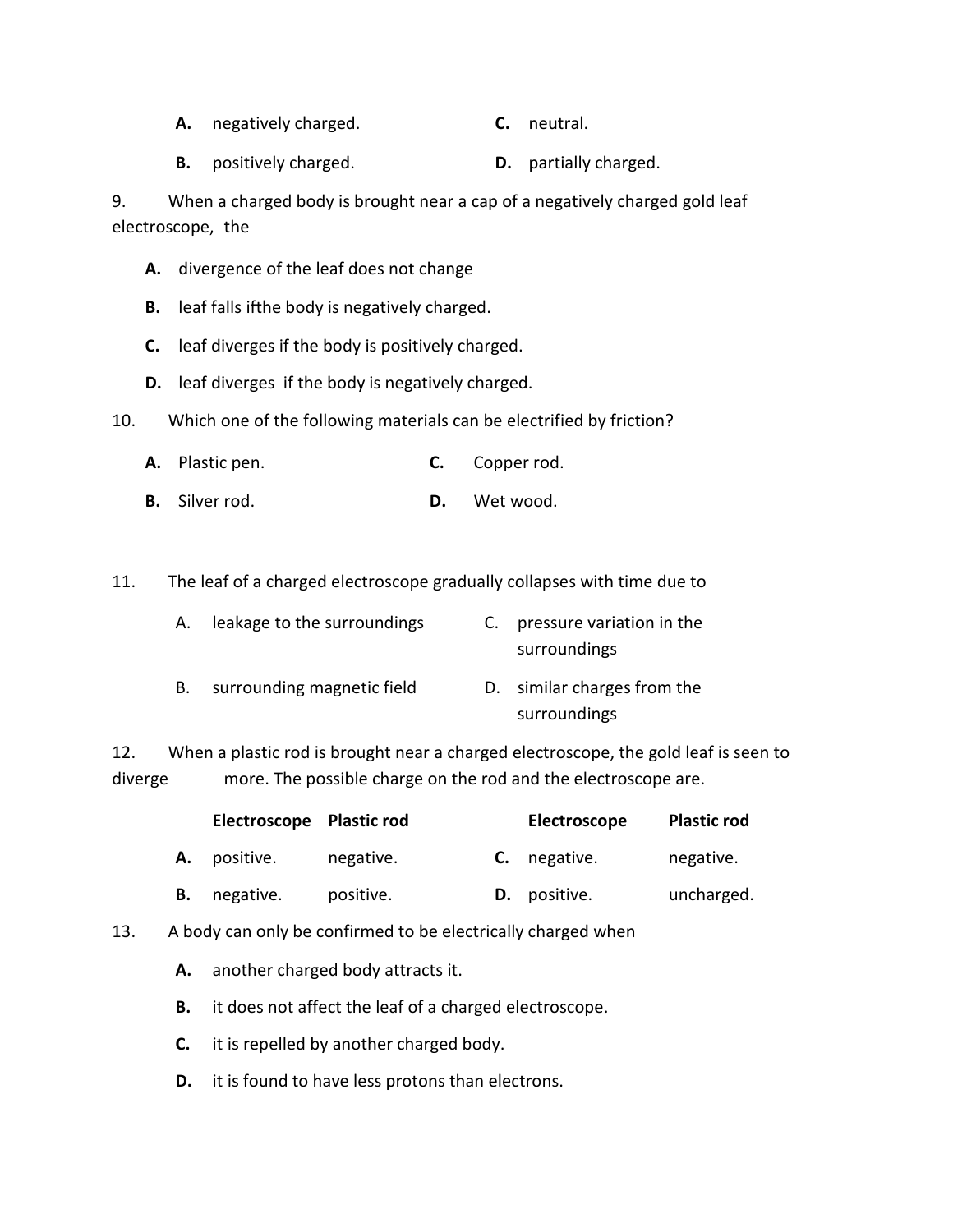

14. Which of the following shows a correct electric field pattern due to two charges?



- 15. If a body gains electrons, it becomes;
	- A. an atom
	- B. positively charged
	- C. an isotope
	- D. negatively charged
- 16. It is recommended that buildings should have earthed conductors in order to
	- A. reduce heat intensity on hot days.
	- B. remove excess electrons from the building.
	- C stabilise the current electricity to the building.
	- D provide more charges to electric appliances in the building.

17.

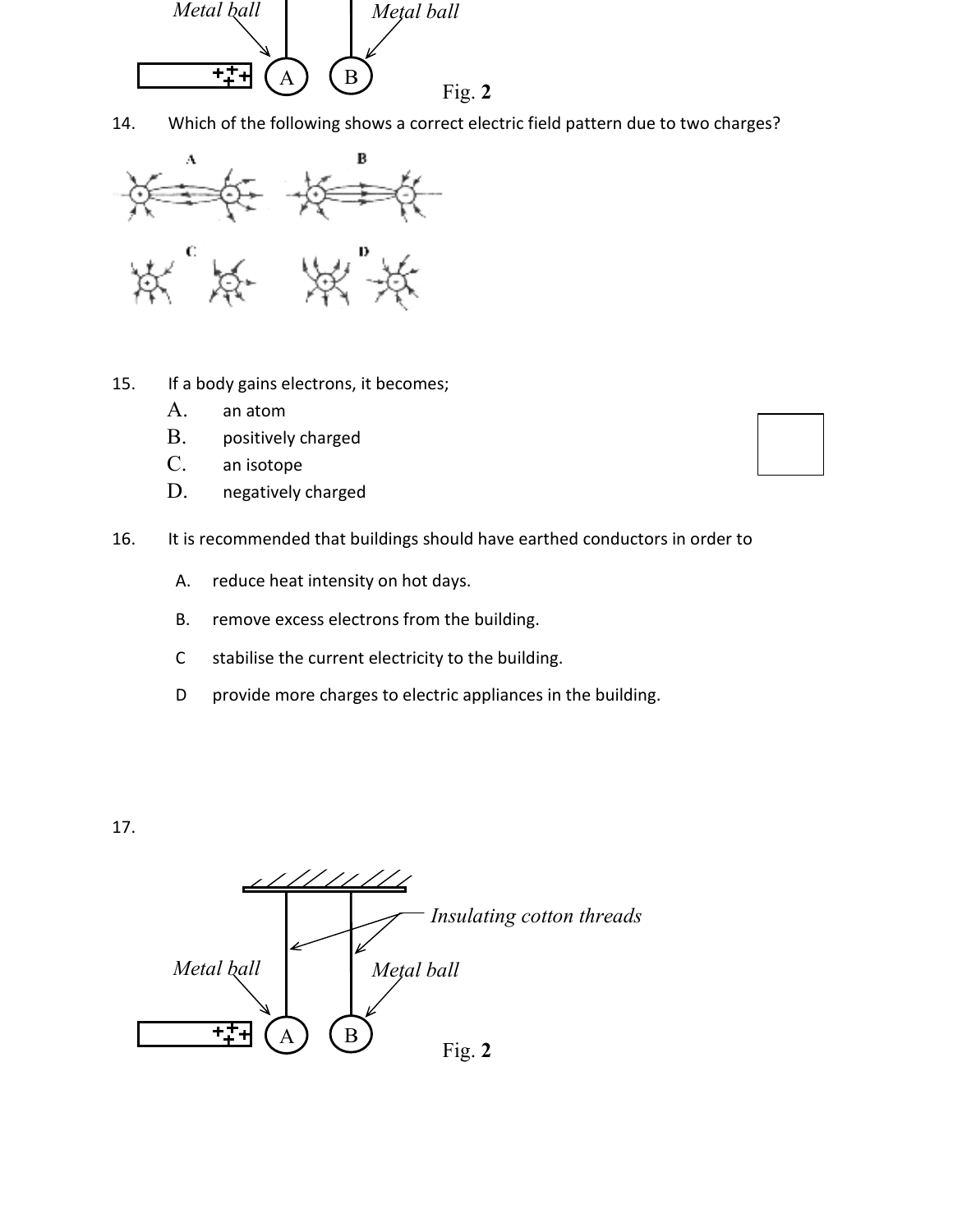The diagram in figure **2** shows two metal balls A and B suspended an insulating cotton threads. State what is observed when a positively charged rod is brought close to A.

- A. The metal balls A and B move towards each other.
- B. A moves towards the rod which B moves away from the rod.
- C. A moves towards the rod and B moves towards A.
- D. A is attracted towards the rod but B is not affected.
- 18. When an uncharged conductor is brought near the cap of a positively charged electroscope, the gold leaf
	- A. gains a positive charge
	- B. increases the divergence
	- C. decreases in divergence
	- D. remains uncharged

19. Why does a changed electroscope lose its charge when a flame is brought near its cap?

- A. Point action takes place at the cap
- B. The flame blows the charges off the cap
- C. Charges of the opposite sign from the flame are attracted to the cap.
- D. The flame ionizes nearby air molecules and those of opposite sign are attracted on the cap.

## **ESSAY.**

- 1. (i) state the law of electrostatics.
	- (ii) Explain how the nature of charge on a body may be determined using a gold leaf electroscope.
- 2. A gold leaf electroscope is positively charged. State what happens when each of the following is brought near the cap:
	- (a) a neutral metal,
	- (b) a positively charged body.
- 3. A negatively charged cloud passes over a building with a lightning conductor during a thunderstorm. Explain how the building is protected against lightning. (4 marks)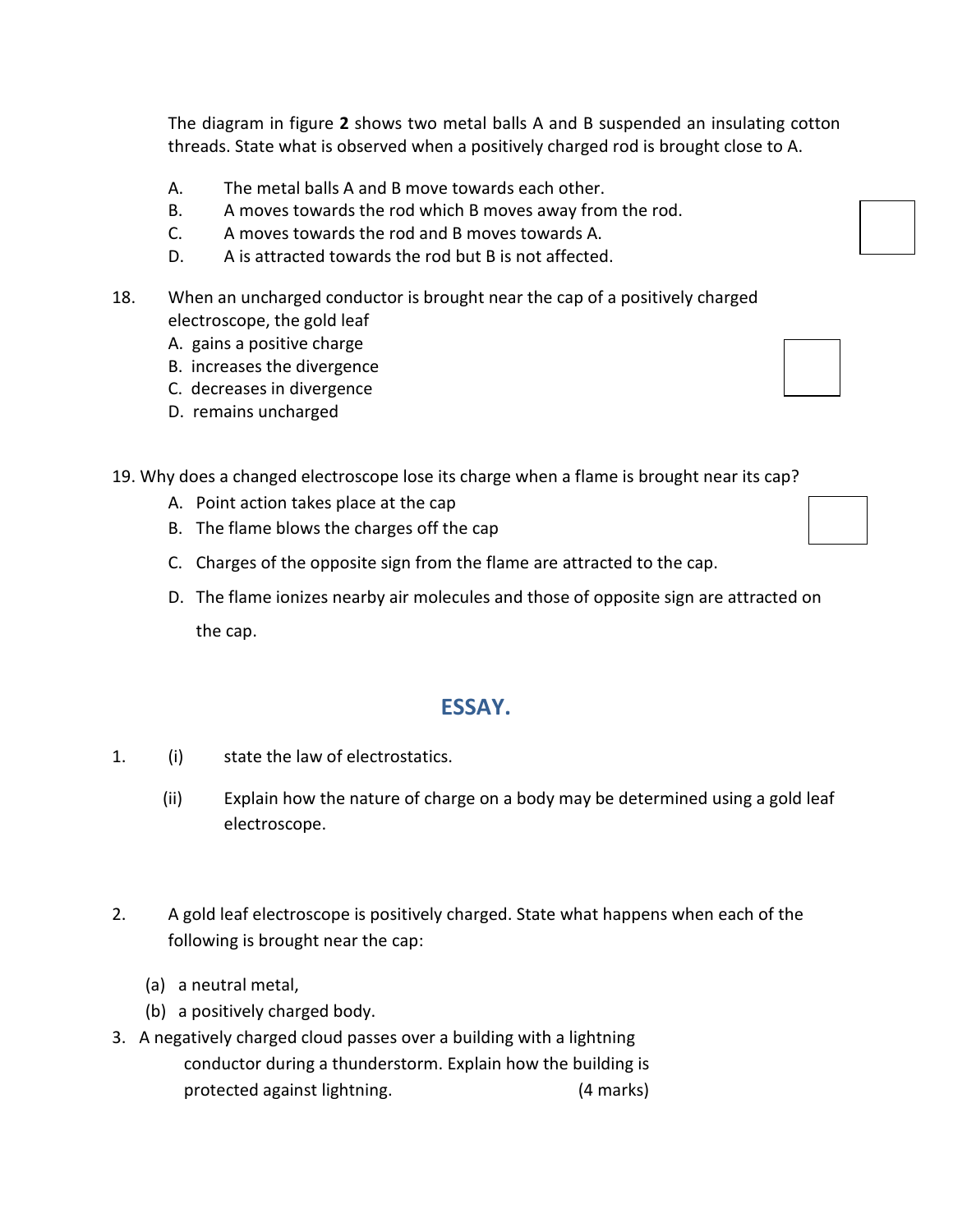4. (a) Explain why a pen rubbed with a piece of cloth attracts pieces of paper.

(b) Describe how a gold leaf electroscope can be positively charged by electrostatic induction.

5 .(a) Explain how thunder is produced during a rainstorm.

(b) Explain why it is not advisable to touch the copper strip of a lightening conductor when it is raining.

## **TURNING FORCES**

- 1. An object in unstable equilibrium continues to fall when slightly displaced because
	- A. centre of gravity is lowered B. centre of gravity is raised
	- C. potential energy is reduced D. potential energy is increased
- 2. It is easier to use a claw hammer to remove a nail from a piece of wood if the handle is longer because the;
	- A. effort applied becomes bigger
	- B. turning effect becomes bigger
	- C. anticlockwise moments will balance clockwise moments
	- D. fulcrum is between the effort
- 3. If the system in figure 3 is in equilibrium, find the value of X

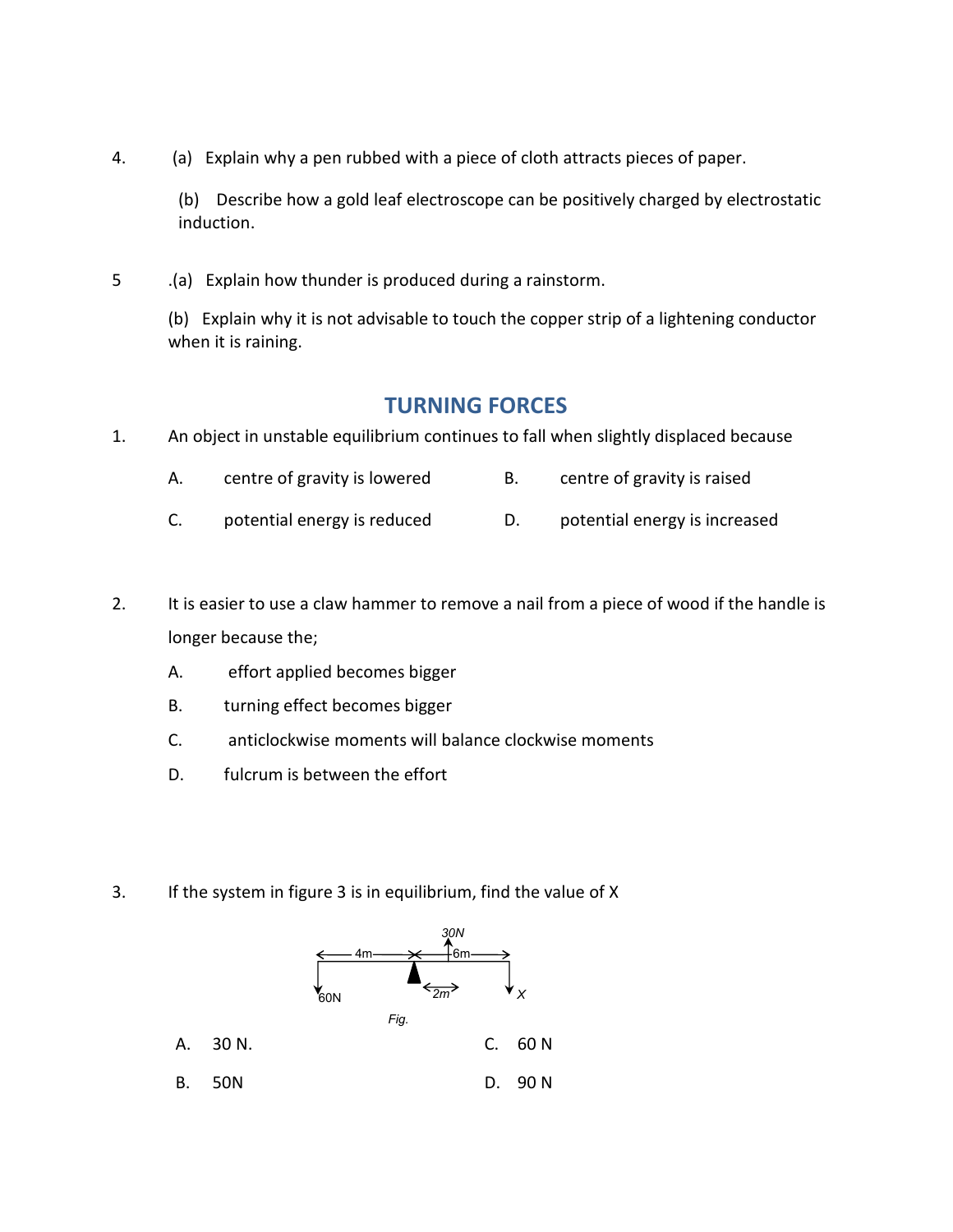

- C.  $(200 \times 25) + (40 \times 10)g$  D.  $(200 \times 15) + (40 \times 10)g$ 30 30
- 5. It is easier to use a claw hammer to remove a nail from a piece of wood if the handle is longer because the
	- A effort applied becomes bigger.
	- B turning effect becomes bigger.
	- C anticlockwise moments will balance clockwise moments.
	- D fulcrum is between the effort and the load.
- 6. An object in unstable equilibrium continues to fall when slightly displaced because its
	- (i) Centre of gravity is lowered
	- (ii) Center of gravity is raised.
	- (iii) Potential energy is reduced
	- (iv) Potential energy is increased.
	- A. (i) , (ii) and (iii) only.
	- B. (i) and (iii) only
	- C. (ii) and (iii) only
	- D. (iv) only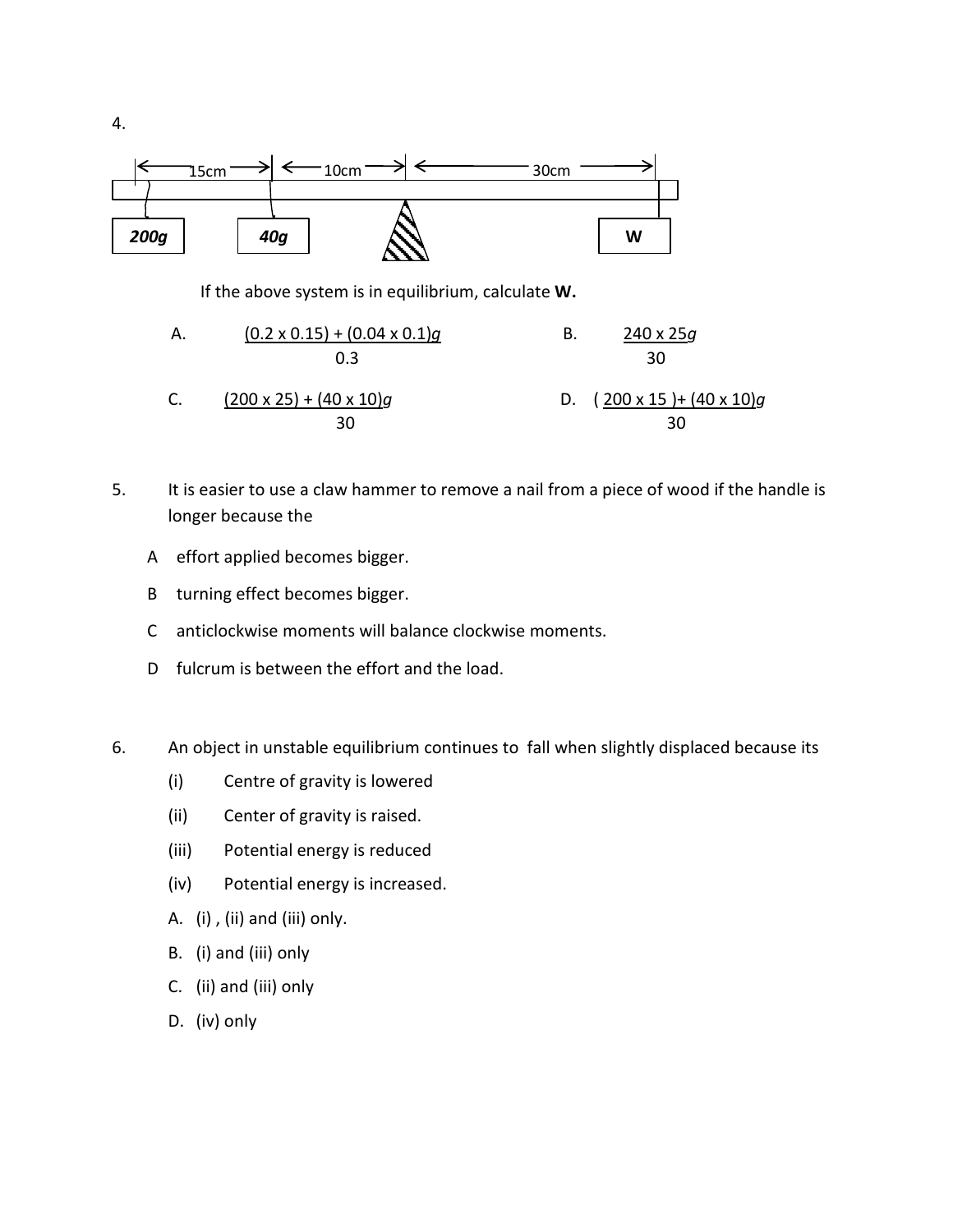7. The interval between the ice and steam points on a thermometer is 192 mm. Find the The interval between the ice and steam points on a thermometer is 192 mm. Find temperature when the length or the mercury thread is 67.2 mm from the ice point.

| $A. 32.8^{\circ}C$         | <b>C.</b> $65.0^{\circ}$ C |
|----------------------------|----------------------------|
| <b>B.</b> $35.0^{\circ}$ C | <b>D.</b> $67.2^{\circ}$ C |

- 
- 8. Figure 2 shows a crank of a bicycle pedal. The force a cyclist exerts on a pedal varies from a minimum to a maximum.



When does the cyclist exert the maximum turning effect? When the

- **A.** crank makes 90° with the foot push. C. cyclist is climbing a hill.
- **B.** crank makes 0° with the foot push. **D.** cyclist is turning a corner.
- 9. The stability of a bus is reduced when a heavy load is placed on its roof rack because
	- A. the total weight is increased.
	- B. the pressure upon the tyres is increased.
	- C. the maximum speed is reduced.
	- D. the centre of gravity is raised.
- 10.. A box of mass 80kg is tied at one end of a uniform piece of timber resting on two supports 1 m from each end as shown below. supports 1 m from each end as shown below.

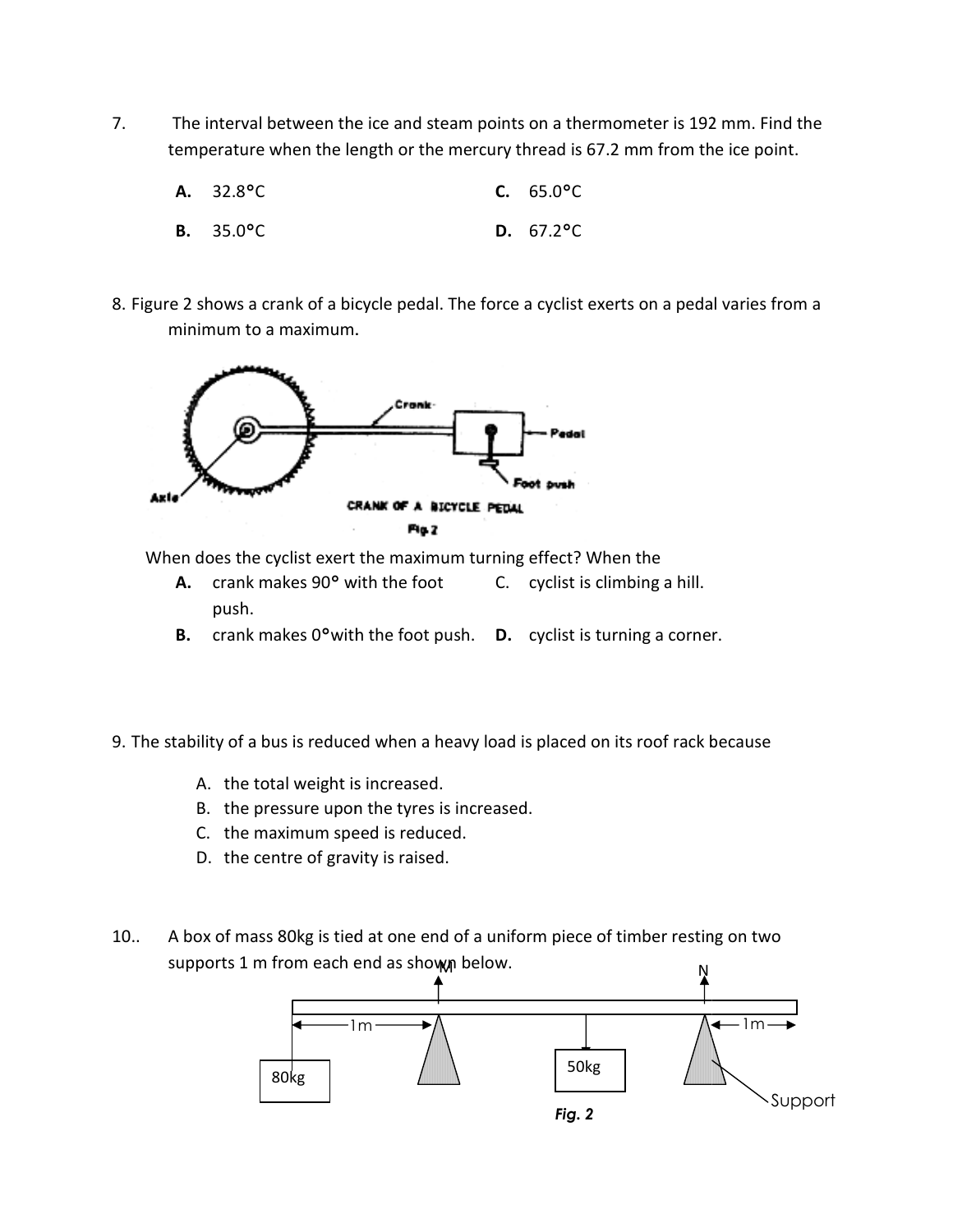If the piece of timber is 10m long and has a mass of 50kg. Find the force on each support.

|           | M     | N     |
|-----------|-------|-------|
| А         | 1150N | 150N  |
| B         | 800N  | 500N  |
| $\subset$ | 150N  | 1150N |
| D         | 200N  | 1200N |

## **ESSAY**



(ii) Figure 2 below shows a uniform metre rule, pivoted at the 10cm mark which balances when a mass of 400g is suspended at the 0 cm.



Calculate the mass of the metre rule.

2. (a) (i) State the conditions for a body to be in equilibrium.

(ii) With the aid of a diagram, distinguish between stable and unstable equilibrium.

(iii) State any two ways in which stability of a body can be increased.

(b) Explain why luggage is always put at the bottom compartments of buses.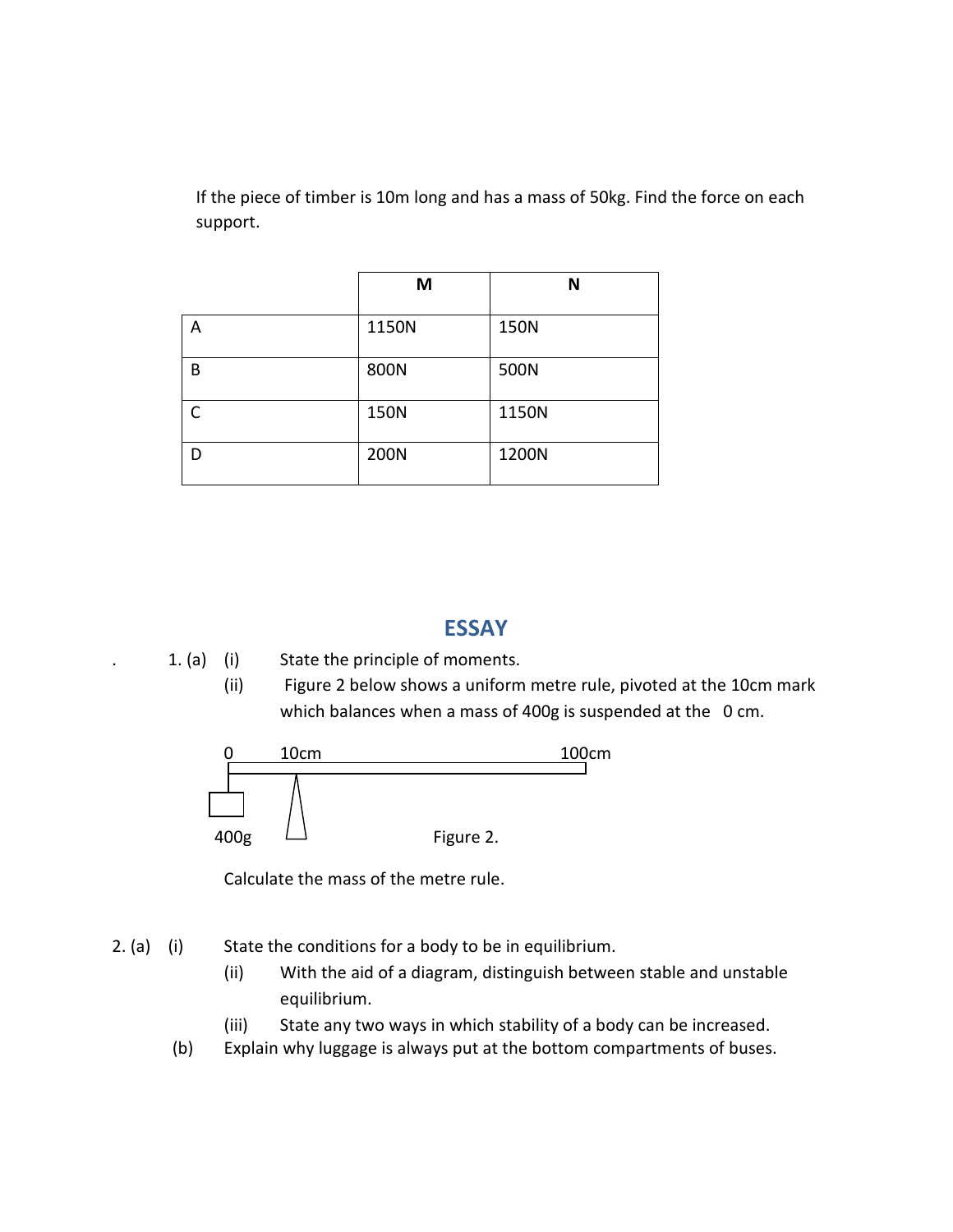- 3.(a) A uniform rod of 1m long of mass 50g is supported horizontally on two knife edges, plated 10 cm from its ends. What will be the reaction at these supports when a 100g mass is suspended 10cm from the mid-point of the rod?
	- b) Explain how you would determine the mass of a closed umbrella if you were given a metre rule, a knife edge and a 50g mass.
- 4. (a) (i) Explain what is meant by **moment of a force**
	- (ii) State the principle of moments

(b)Describe an experiment to prove the principle of moments

- 5. (a) (i) What is meant by centre of gravity?
	- (ii) State two factors which affect the stability of a body.
	- (b) Explain how each of the factors mentioned in (b) (ii) above affect stability of the body.

# **MACHINES**

**1.** A simple machine has a velocity ratio of eight and needs an effort 10N to lift a load of 50N. What is the efficiency of the machine?

A. 100% B. 62.5% C. 20% D.2.5%

2. Find the total energy input of an electric motor of efficiency 80% if it's useful energy output is 200J.

| А.      | 400J | <b>B.</b> | 350J |
|---------|------|-----------|------|
| C. 250J |      | D. 200J   |      |

3. A load of 40 N is pulled steadily from *A* to*B* along an inclined plane by a force *F* as shown in figure 5.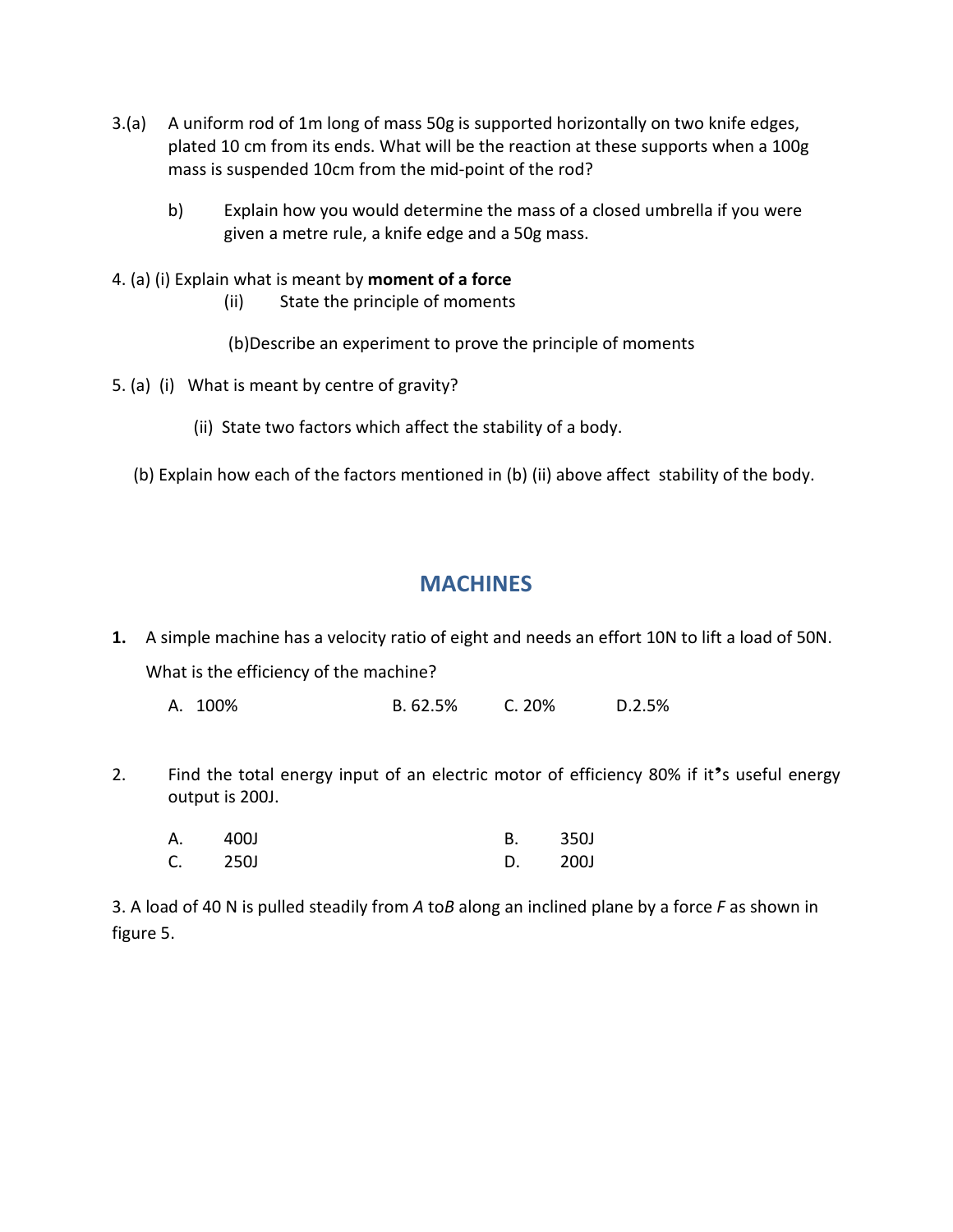

D. 0.5

## **ESSAY**

- 1. (a) Define the terms efficiency, mechanical advantage and velocity ratio as applied to machines. (a) Define the terms efficiency, mechanical advantage and velocity ratio as<br>
applied to machines.<br>
(b) Draw a pulley system of velocity ratio 5 with 3 blocks in the upper block.<br>
(c) Find the efficiency of a pulley system
	- (b) Draw a pulley system of velocity ratio 5 with 3 blocks in the upper block.
	- an effort of 300N.
	- (d) (i) Explain why the efficiency of a pulley system is less than 100%.
		- (ii) Give **two** examples where pulleys are used.
- 2. Figure below shows a wheel and axle system.



When an effort of 300N is applied, a load of 900 N is raised through a distance of 1.0 m. Calculate

- (a) the velocity ratio
- (b) the efficiency of the system.

3. Two gear wheels A and B with 80 and 20 teeth respectively lock into each other. They are fastened on riles of equal diameters such that a weight of 150 N attached to a string wound around one axle raises a load of 450 N attached to a string wound aroun d shown in Figure below.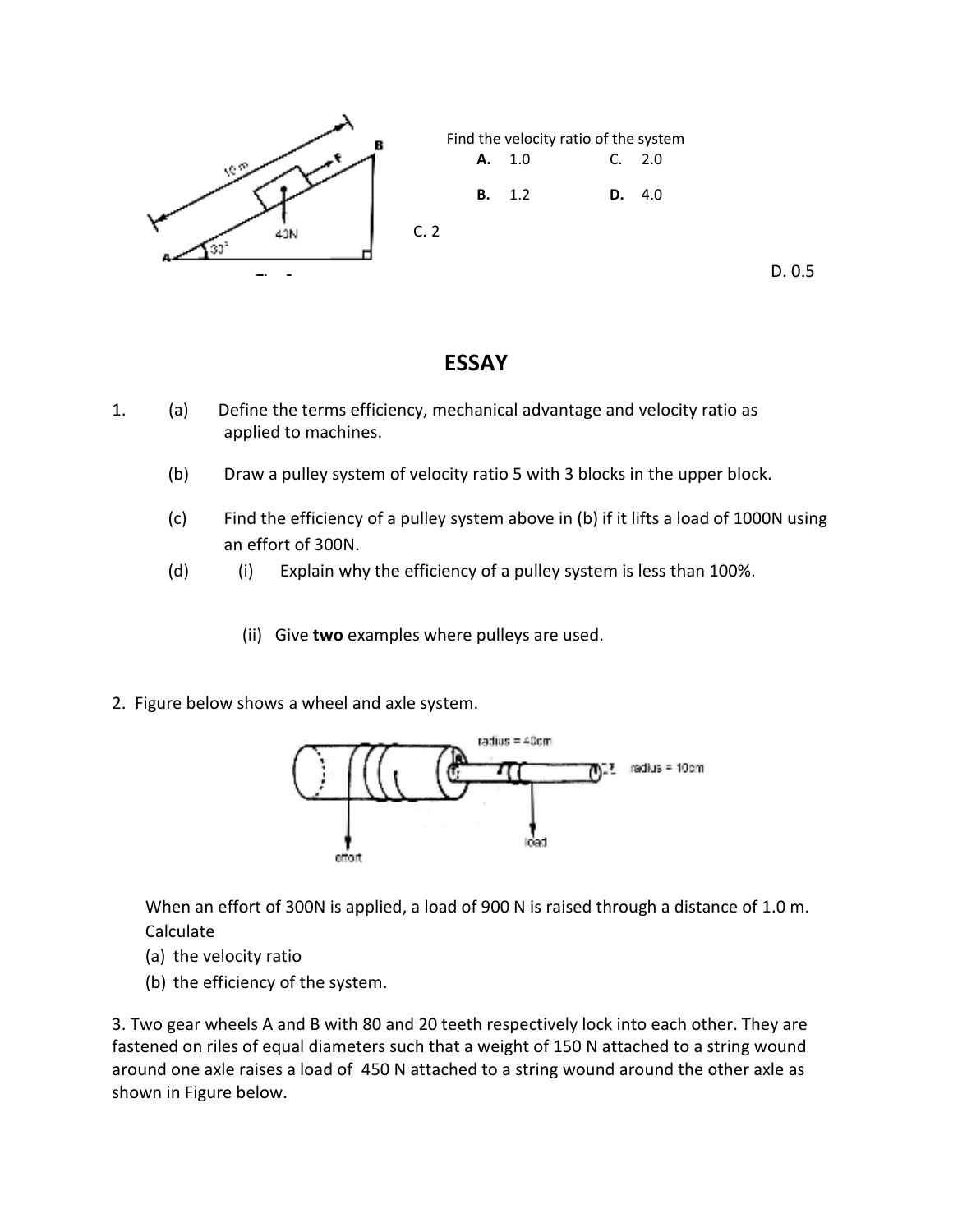

Calculate:

- (i) the velocity ratio,
- (ii) the efficiency, of the system.
- 4. Define the term efficiency of a machine.



The block and tackle pulley system above has an efficiency of 80%. The load which it can lift by an effort of 10 N is?

5. (a) A machine is used to raise a load of 300N through a distance of 20m. if the work done against friction is 1500J, calculate; kle pulley system above has an efficiency of 80%.<br>can lift by an effort of 10 N is?<br>s used to raise a load of 300N through a distance of<br>1500J, calculate;-

| a) work in put:             | $(02 \text{ mks})$ |
|-----------------------------|--------------------|
| b) efficiency of the system | $(02 \text{ mks})$ |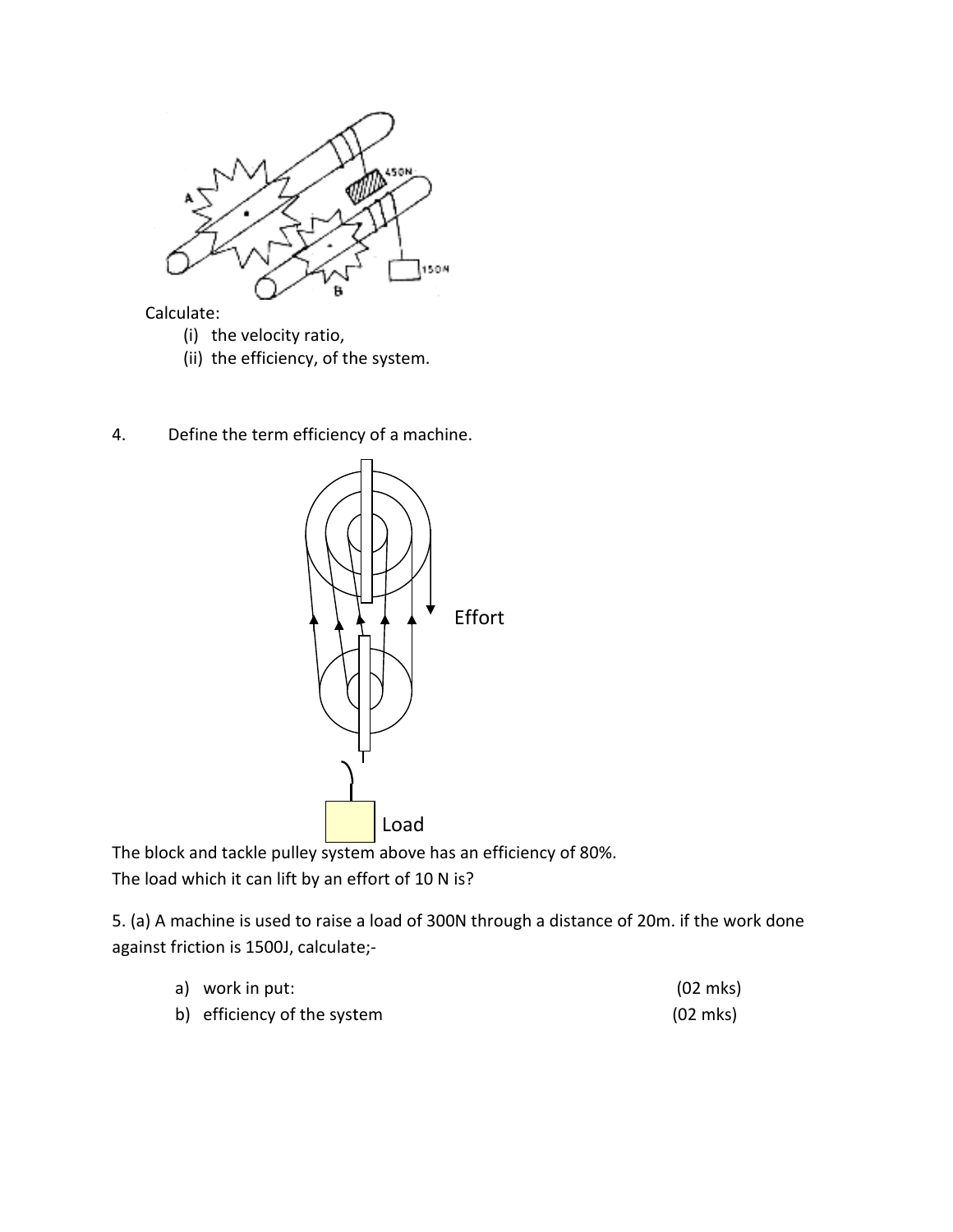## **ENERGY**

1. A mouse of mass 0.03 kg climbs through a distance of 2 m up a wall in 4 s. The power expended in watts is

|    | A. $0.03 \times 2 \times 4 \times 10$ |    | $0.03 \times 4 \times 10$ |
|----|---------------------------------------|----|---------------------------|
| В. | $0.03\times4\times2$<br>10            | D. | $0.03\times2\times10$     |

- **2.** Which of the following forms mechanical energy ?
	- **A.** Electrical energy and kinetic energy. **C.** Nuclear energy and kinetic energy.
	- **B.** Potential energy and nuclear energy. **D.** Potential energy and kinetic energy.
- **3.** In which of the following devices is kinetic energy convened to electric energy?
	- **A.** An accumulator. **C.** An electric molar.
	- **B.** A dynamo. **D.** A combustion engine.
- 4. A car of mass 1.5  $\times$  10<sup>3</sup> kg climbs a hill in 900 seconds. If the top of the hill is 50m above the starting point, find the average power output of the engine.
	- A.  $1.38 \times 10 \text{ W}$  C. 5.00 $\times 10^{3} \text{ W}$
	- B.  $8.33 \times 10^2 \text{ W}$  D.  $7.50 \times 10^5 \text{ W}$
- 5. Which one of the following statements is true about energy transformation
	- **A.** A steam engine changes heat energy into mechanical energy. D
	- **B.** A thermopile changes electrical energy to heat energy.
	- **C.** A dynamo changes electrical energy to mechanical energy.
	- **D.** A microphone changes electrical energy to sound energy.
- 6. A crane raises a mass of 500 kg vertically upwards at a speed of 1 0 ms<sup>-1</sup>. Find the power developed.
	- **A.**  $5.0 \times 10^{0}$ **C.**  $5.0 \times 10^2$
	- **B.**  $5.0 \times 10^1$  **D.**  $5.0 \times 10^4$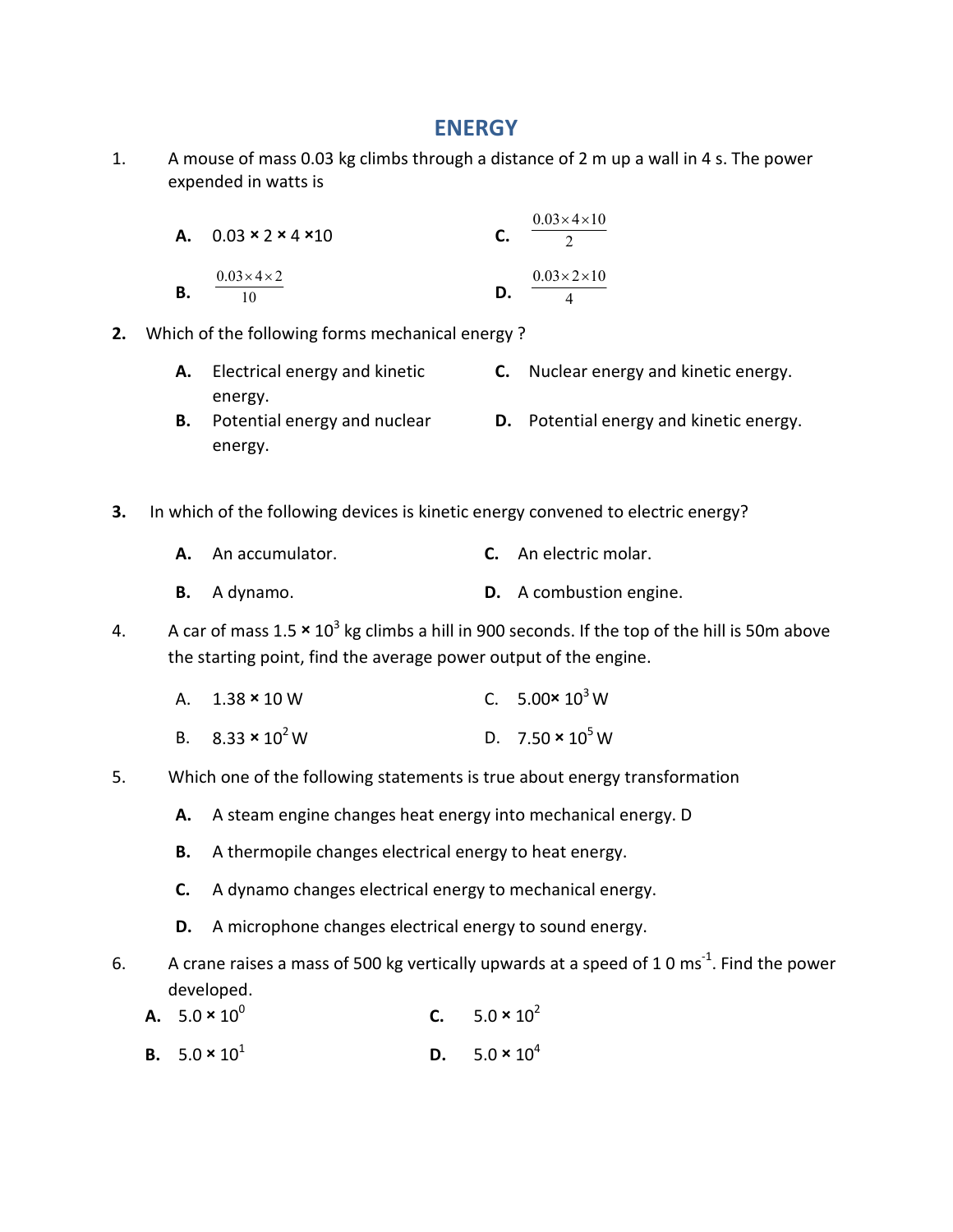- 7. A stone is released from a height of 20m above the ground. Find its height above the ground when its speed is  $10ms<sup>-1</sup>$ 
	- A. 5m B. 10m C. 15m D. 20m
- 8. The energy changes that take place when a stone falls freely from rest to the ground can be orderly arranged as:
	- A. Kinetic energy  $\rightarrow$  Potential energy  $\rightarrow$  Sound energy  $\rightarrow$  Heat.
	- B. Sound energy  $\rightarrow$  Potential energy  $\rightarrow$  Kinetic energy  $\rightarrow$  Heat.
	- C. Potential energy  $\rightarrow$  Sound energy  $\rightarrow$  Kinetic energy  $\rightarrow$  Heat.
	- D. Potential energy  $\rightarrow$  Kinetic energy  $\rightarrow$  Heat energy  $\rightarrow$  Sound.
- 9. The principle of conservation of energy states that;
	- A. energy is the ability to do work
	- B. energy is composed of kinetic and potential energy
	- C. energy will always be converted from one form to another
	- D. energy cannot be created or destroyed but it can be changed from one form to another.





The diagram in the figure 3 shows an oscillation pendulum lob. Which of the following statements is true about its motion?

- a) the kinetic energy at B is equal to the kinetic energy at A
- b) the kinetic energy at B is less than the potential energy at A
- c) the kinetic energy at B is equal to the potential energy at A.
- d) the kinetic energy at B is greater than the potential energy at Z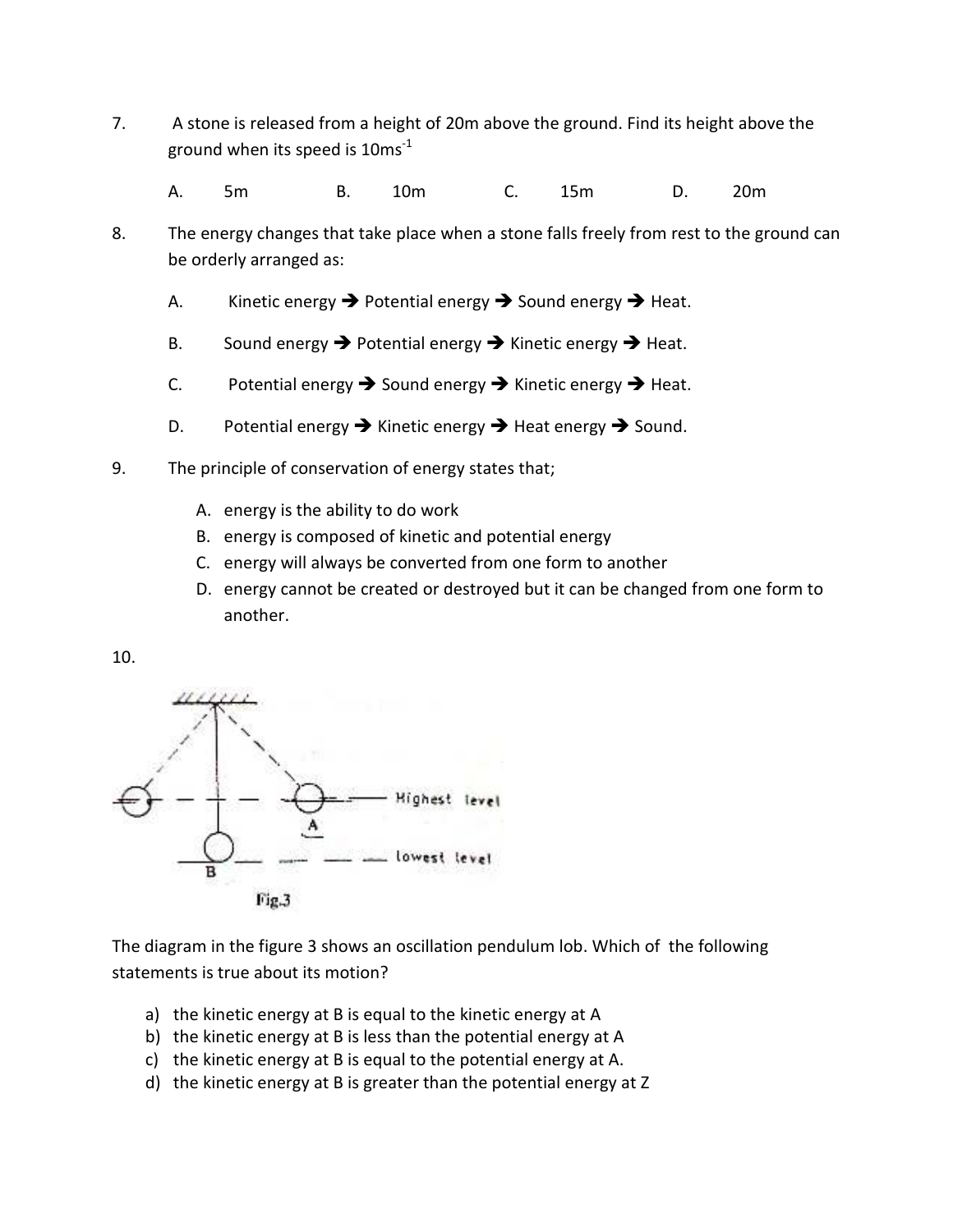11. A boy pulls a block of wood with a force of 30 N through a distance of 300 m in 2 minutes. Find the power he develops if he pulls the block at constant speed.

| Α. | $30\times300$                 |    | $30 \times 2 \times 60$<br>300 |
|----|-------------------------------|----|--------------------------------|
| В. | $30\times300$<br>$2\times 60$ | D. | 300<br>$2 \times 30 \times 60$ |

12. A water pump raises 2000kg of water through a vertical height of 72m in one hour. Calculate the power of the pump.

- A. 40000W
- B. 4000W
- C. 400W
- D. 40W
- 13. Which one of the following statements is true of a wedge used as a simple machine?
	- A. A very small force is required to lift a big load.
	- B. Work done is always so much.
	- C. Effect on the wedge is applied vertically.
	- D. There is no frictional force.
- 14. In which of the following devices is kinetic energy converted into electrical energy?
	- A. An accumulator.
	- B. Dynamo.
	- C. An electric motor.
	- D. A combustion engine.
- 15. At what height above the ground must a mass of  $5kg$  be to have a potential energy equal in value to the kinetic energy possessed by a mass of  $15kg$  moving with a velocity of  $10ms^{-1}$ 
	- A.  $3 m.$
	- B.  $15 m.$
	- C.  $30 \, m.$
	- D.  $10 \, m.$